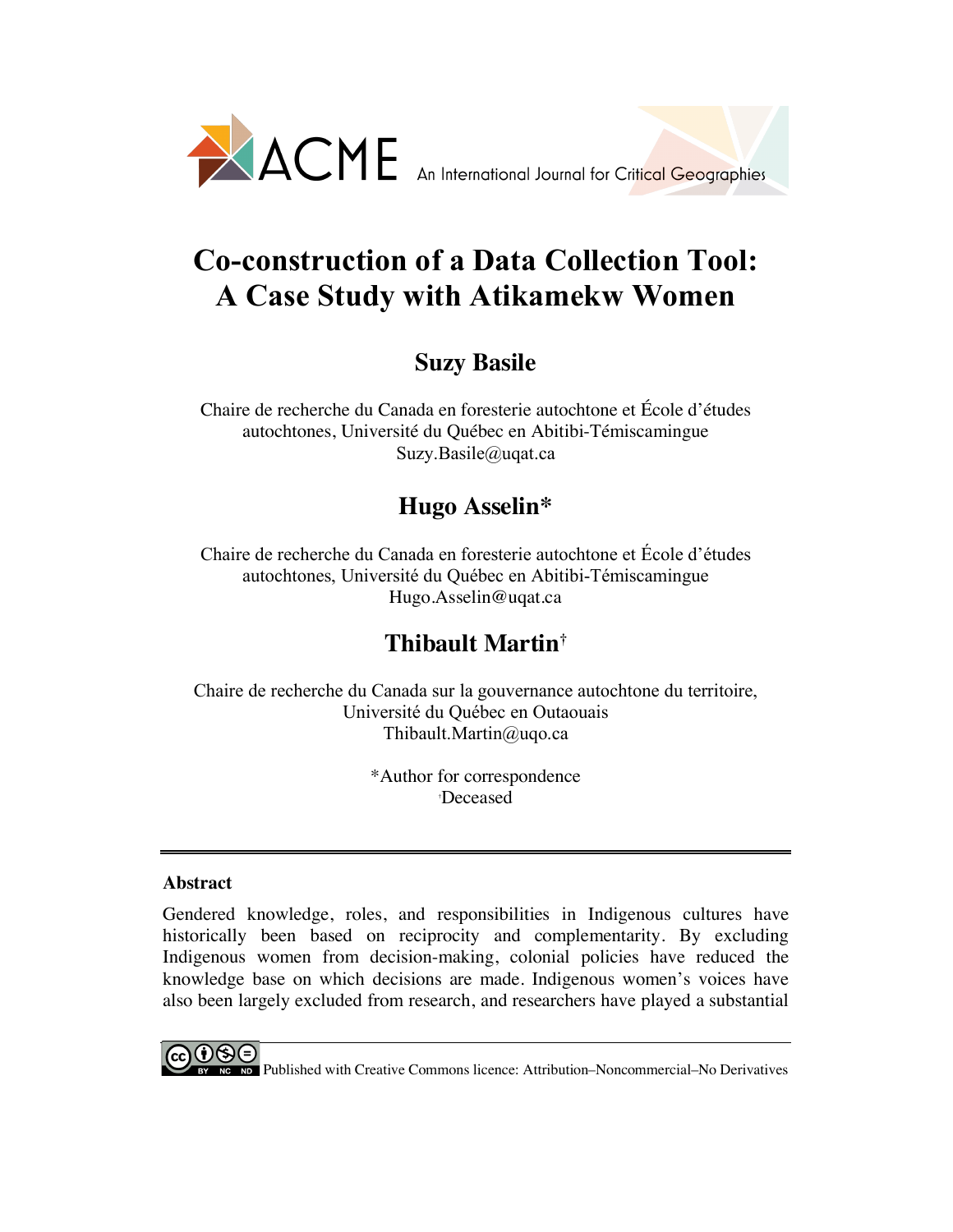role in their marginalization. It is within this context, and in a research decolonization effort, that we present a case study of the process of co-constructing a data collection tool with Atikamekw women. While preparing a research project on Indigenous women's roles in the governance of land and natural resources, we worked with three Atikamekw women who gave particularly high importance to the process of obtaining participant consent. We designed the consent form together, so that it would address their concerns about trust, transparency, and community involvement throughout the research process. If research is to be decolonized, research tools should not be developed within university offices, but through meaningful collaboration with research participants.

#### **Keywords**

Research decolonization; participatory research; data collection tools; consent form; Aboriginal women; Atikamekw

#### **Résumé**

Dans les cultures Autochtones, les savoirs, les rôles et les pratiques étaient historiquement basés sur la réciprocité et la complémentarité entre les genres. En excluant les femmes Autochtones des processus de prise de décision, les politiques coloniales ont réduit la base de savoirs sur laquelle les décisions s'appuient. Les voix des femmes Autochtones ont longtemps été exclues des recherches et les chercheurs ont joué un rôle important dans leur marginalisation. C'est dans ce contexte – et dans un effort de décolonisation de la recherche – que nous présentons une étude de cas du processus de co-construction d'un outil de collecte de données avec des femmes Atikamekw. En préparant un projet de recherche sur le rôle des femmes Autochtones dans la gouvernance du territoire et des ressources naturelles, nous avons travaillé avec trois femmes Atikamekw, qui ont attribué une grande importance au processus d'obtention du consentement des participantes. Nous avons élaboré le formulaire de consentement ensemble, afin qu'il réponde à leurs préoccupations quant à la confiance, la transparence et l'implication de la communauté tout au long de la recherche. Décoloniser la recherche implique que les outils de collecte de données ne devraient pas être élaborés dans des bureaux universitaires, mais par une collaboration significative avec les participants à la recherche.

#### **Mots clés**

Décolonisation de la recherche; recherche participative; outils de collecte de données; formulaire de consentement; femmes autochtones; Atikamekw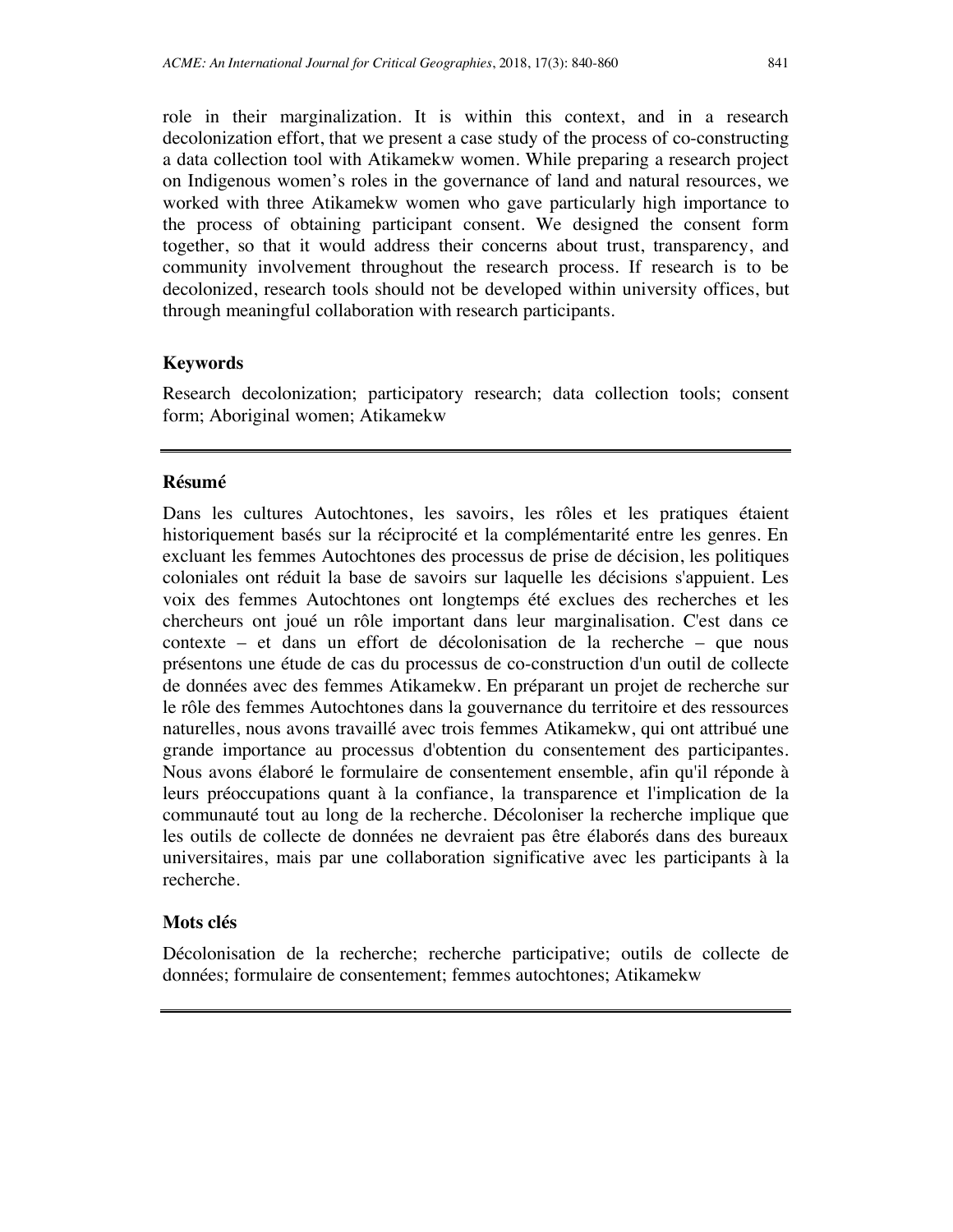#### **Introduction**

The rising interest in collaborative research with  $\text{Indigenous}^1$  people has brought a call for decolonized approaches (Castleden et al., 2012; de Leeuw et al., 2012; Gentelet, 2009; Smith, 2012; Wilson, S., 2008). However, as Hunt (2014, p. 28) elegantly puts it: "There is an inherent subtlety to dancing between [the academic and Indigenous] worlds". Mere sprinkling of Indigenous knowledge on a rigid colonial research framework has more to do with settler appropriation than actual decolonization (Tuck and Yang, 2012). In a context where knowledge coproduction is gaining popularity (Davidson-Hunt et al., 2013; Lévesque et al., 2013; Schuttenberg and Guth, 2015), we present a case study of co-construction of a data collection tool with Atikamekw women (Quebec, Canada). Indeed, collaboration should be present all along the research process, including during the early stages that are still often done by researchers alone in their offices. Our research team, which includes an Atikamekw researcher, chose to work with women as their experience with colonialism is different from that of men<sup>2</sup> (O'Brien, 2007), as they have been absent from research to a larger extent than men (Green, 2007), and because specific methodological challenges are associated with conducting research with Indigenous women (Desbiens, 2010). In the paper that follows, we discuss each of these considerations in turn as we describe and analyze our collaborative process of co-creating a data collection tool emphasizing methods for gaining consent in a research context.

#### *Colonial exclusion of Indigenous women*

 $\overline{a}$ 

Before colonization, Indigenous societies in Canada were largely based on egalitarian relations between genders (Government of Canada, 1996; Ohmagari and Berkes, 1997; Rude and Deiter, 2004; Van Woudenberg, 2004). "Equality" in these contexts did not necessarily entail people of each gender having the same rights and responsibilities but, rather, a relation of reciprocity based on the respect and complementarity of all gender roles, thus maintaining social equilibrium (Kenny, 2004; LaFromboise, et al. 1990; Lajimodiere, 2011; Lavell-Harvard and Corbiere Lavell, 2006; Sayers and MacDonald, 2001).

Coming from relatively homogenous societies with static, profoundly gendered social roles, colonial settlers were not able to understand the nuances of

<sup>1</sup> Indigenous peoples in Canada include First Nations, Métis, and Inuit peoples. The terms Aboriginal and Indian – seen in Canadian government legislation, some organizations' names and in references cited herein – are used only where they best reflect the terminology of source materials.

 $<sup>2</sup>$  This article is based on a study we conducted with Indigenous women in a context where most</sup> research involves men. This, however, should not be understood as an implicit recognition of a gender dichotomy. Though they are not discussed in this paper, we fully recognize gender diversity in Indigenous societies (see for example Wilson, A., 1996, 2008; Scheim et al., 2013; Hunt, 2015).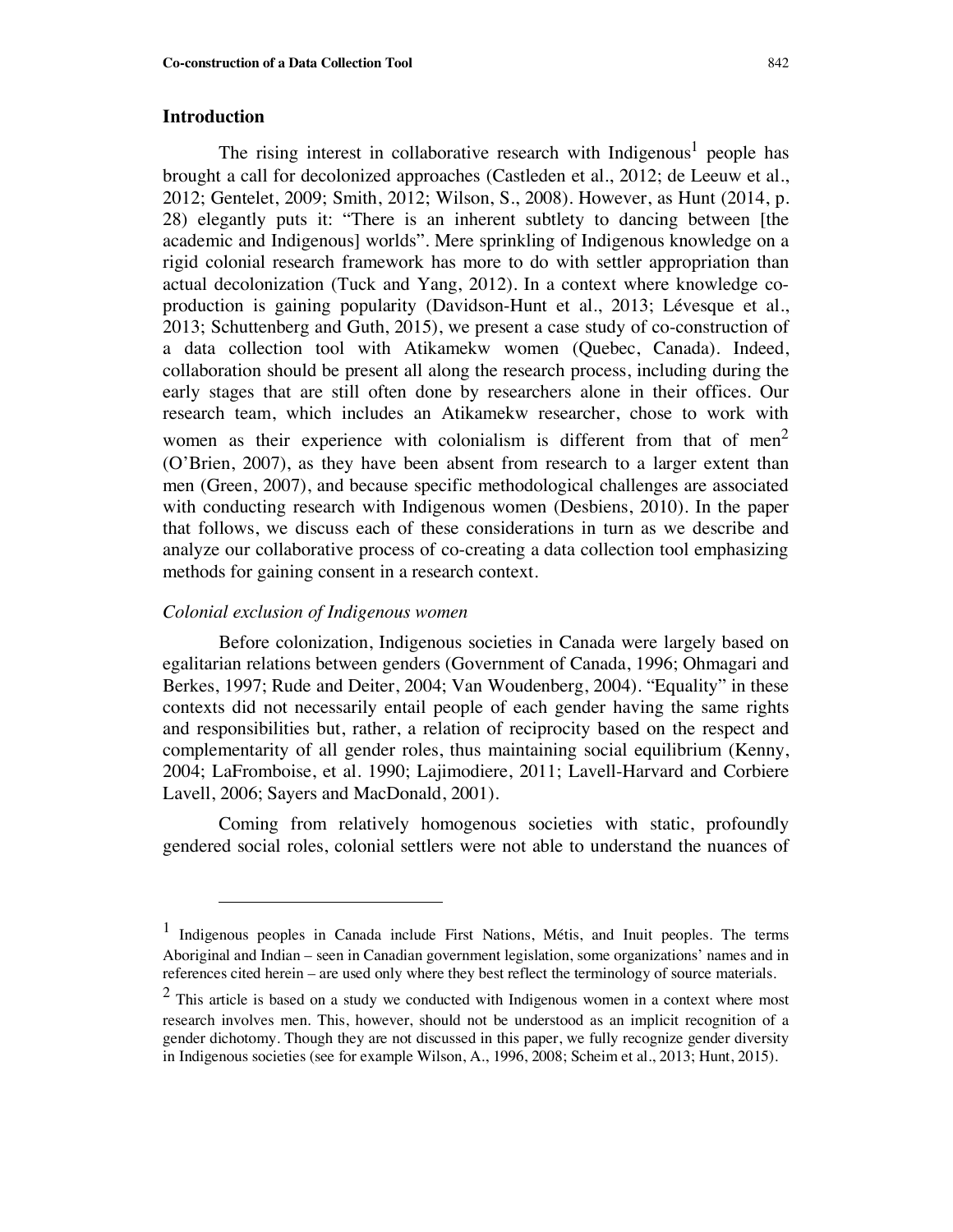gender roles that structured Indigenous societies (Boyer, 2009; LaFromboise et al., 1990; Suzack et al., 2010). Colonial processes of dispossession and assimilation included measures which directly and indirectly suppressed the gender relations through which Indigenous societies were maintained. For example, settler establishment reduced access to hunting grounds used by Wabanaki men and to marshlands where material for basketry were gathered by Wabanaki women. During the second half of the  $19<sup>th</sup>$  century, Wabanaki men gradually invaded the basketry business for lack of access to other resources, thus depriving women of their principal subsistence mean and forcing them to renegotiate their relation to the land. The ability of Wabanaki women to practice basketry, and the respect associated with this culturally significant role, were consequently imperiled (Van Woudenberg, 2004). Colonization first religious, then political sought to homogenize gendered social roles and to align them with the European model (Mihesuah, 2000). Societies qualified as matriarchal or matrilineal by European observers where women played an important role in political decision-making were particularly affected. The *Indian Act* was the principal colonial instrument of restructuration of gender relations, particularly as it institutionalized patriarchal discrimination against Indigenous women (Anderson, 2009; Boyer, 2009; Nahanee, 1997; Van Woudenberg, 2004). Indeed, until 1985, article 12(1)b of the *Indian Act* stipulated that "an Indian woman marrying a non-Indian man ceased to be an Indian" (Séguin, 1981, p. 251). Inversely, a status Indian man marrying a nonstatus or non-Indian woman kept his status and his right to live on reserve, and his wife and children obtained full status and all the associated rights.

According to article 22.1 of the *United Nations Declaration on the Rights of Indigenous People* (United Nations, 2007; adopted by Canada in 2010), particular attention has to be given to the rights and needs of marginalized Indigenous groups, including women. In Canada, although the *Indian Act* was modified by the adoption of amendment C-31 in 1985, and although the C-3 Act was passed in 2011 (following the 2009 Supreme Court ruling *Sharon McIvor and Jacob Grismer v. Canada*), partly addressing discrimination against Indigenous women, designations of status in the *Indian Act* continue to discriminate against women. Marginalization of Indigenous women within Canadian society, including the high rates of violence against them, have prompted advocacy groups such as Quebec Native Women Association (QNWA), Native Women's Association of Canada (NWAC) and Pauktuutit (the national representative organization of Inuit women in Canada), to denounce colonialism, racism and sexism against Indigenous women. Further, Indigenous women in Canada have been pressuring the federal government for decades to address the inadequate justice response to widespread violence, in recent years advocating for a national inquiry into missing and murdered Indigenous women and girls (NWAC and FAFIA, 2012), which was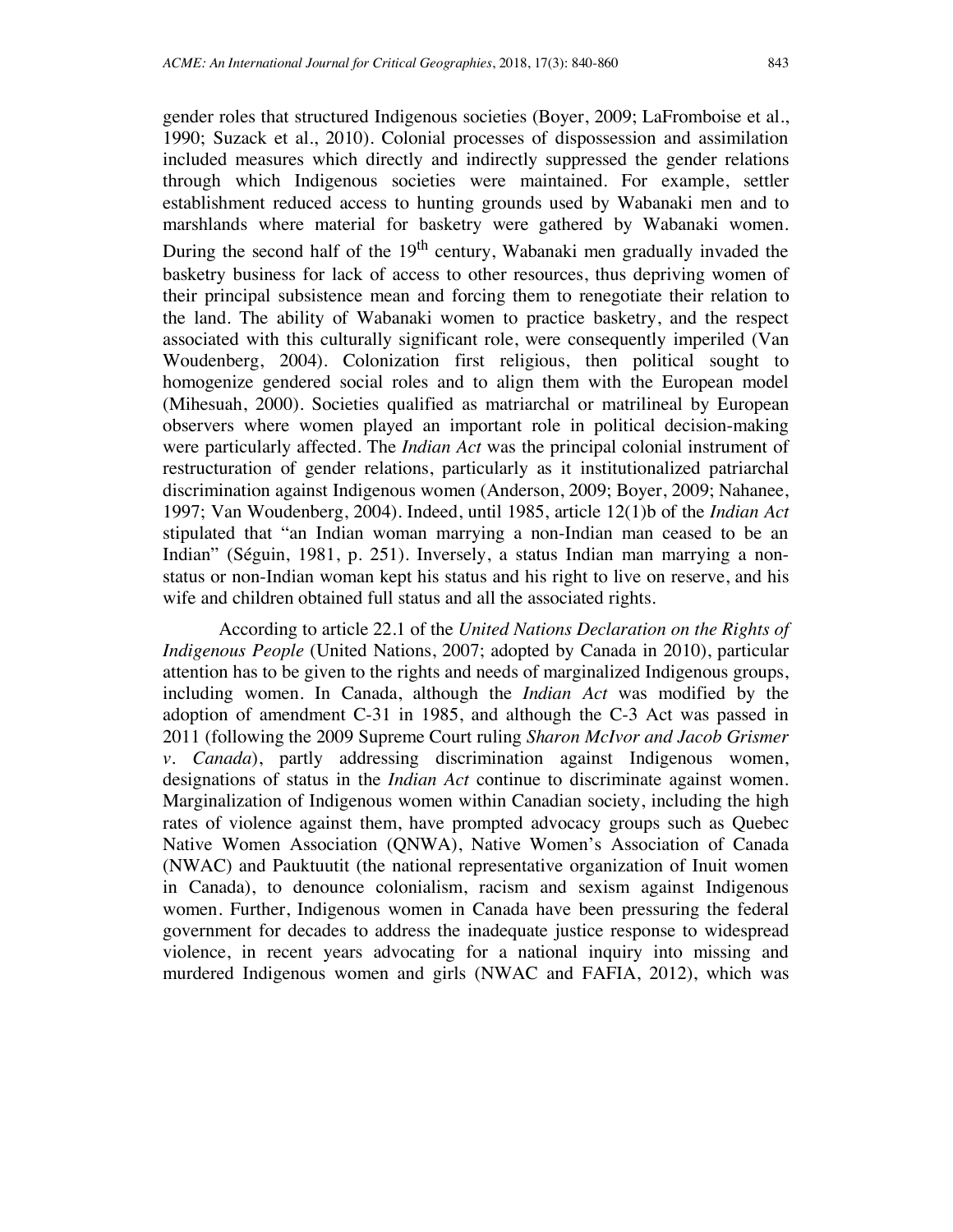finally launched in December 2015 and officially started its activities in August  $2016^3$ .

In Quebec, the creation of QNWA in 1974 contributed to consolidating mobilization of Indigenous women in their struggle for improving living conditions and obtaining a place on the political checkerboard (QNWA, 2012; Séguin, 1981). In 1992, the Assembly of First Nations of Quebec and Labrador (AFNQL) attributed non-voting seats to Indigenous women, youth, elders and friendship centers representatives<sup>4</sup> and the place of women within Indigenous institutions in Quebec has grown ever since. The Atikamek $w^5$ , with whom we collaborated on this project, elected a woman as Grand Chief in 2006 (and again in 2010) with an absolute majority and for the first time since the band electoral system was instituted by the *Indian Act*. Until 1951, the *Indian Act* explicitly excluded women from local politics; they were forbidden to run for election as chief or councillor (Voyageur, 2008). Today, more and more Indigenous women are involved in band politics, as reflected in the 2008 creation of the Council of Elected Women of First Nations of Quebec and Labrador. At the time, 86 women were acting as chief or councillor in First Nations communities in Quebec (Groupe Nekiera'ha, 2010). The same year, 90 women were acting as chief of one of the 633 First Nation communities in Canada (Voyageur, 2008), which grew to 111 women in elected leadership positions in 2012 (Canadian Encyclopedia, 2015). Political involvement is also growing among Inuit women, as they account for 45% of municipal councillors in Nunavik (then northernmost region of the province of Quebec), a much higher representation than in the rest of Quebec (Koperqualuk, 2013).

Generally speaking, then, Indigenous women in Quebec and across Canada are increasingly occupying elected leadership seats that were historically restricted to men through the *Indian Act* as well as through the imposition of patriarchal gender norms inherent to colonialism (Potvin, 2011). In addition to taking up elected roles in community governance, Indigenous women are mobilizing through reclaiming and revitalizing their social, cultural and political roles as community leaders. A recent example is the *Innu Ishkueu* (Innu women) walk between Sept-

 $\overline{a}$ 

 $3<sup>3</sup>$  It should be noted that, to date, the inquiry has been heavily critiqued due to its lengthy start-up time, the limitations on its scope and numerous other obstacles.

 $<sup>4</sup>$  AFNOL voting members are chiefs of the Quebec and Labrador First Nations.</sup>

<sup>5</sup> Even if Atikamekw political organizations favor the use of the term *Nehirowisiwok* to designate the Atikamekw people, *Nehirowisiw* (plural *Nehirowisiwok*) meaning an "autonomous being living in equilibrium with the land", we chose to use the term Atikamekw. Terms in *Nehiromowin* (the Atikamekw language) such as *Nehirowiskew* (an Atikamekw woman) and *Nehirowiskewok* (Atikamekw women) will not be used due to the personal preferences of one of our co-authors. Indeed, Atikamekw people aged 30-45 years, to which the first author belongs, preferably use *Atikamekw iriniwok* to designate men and *Atikamekw iskwewok* to designate women.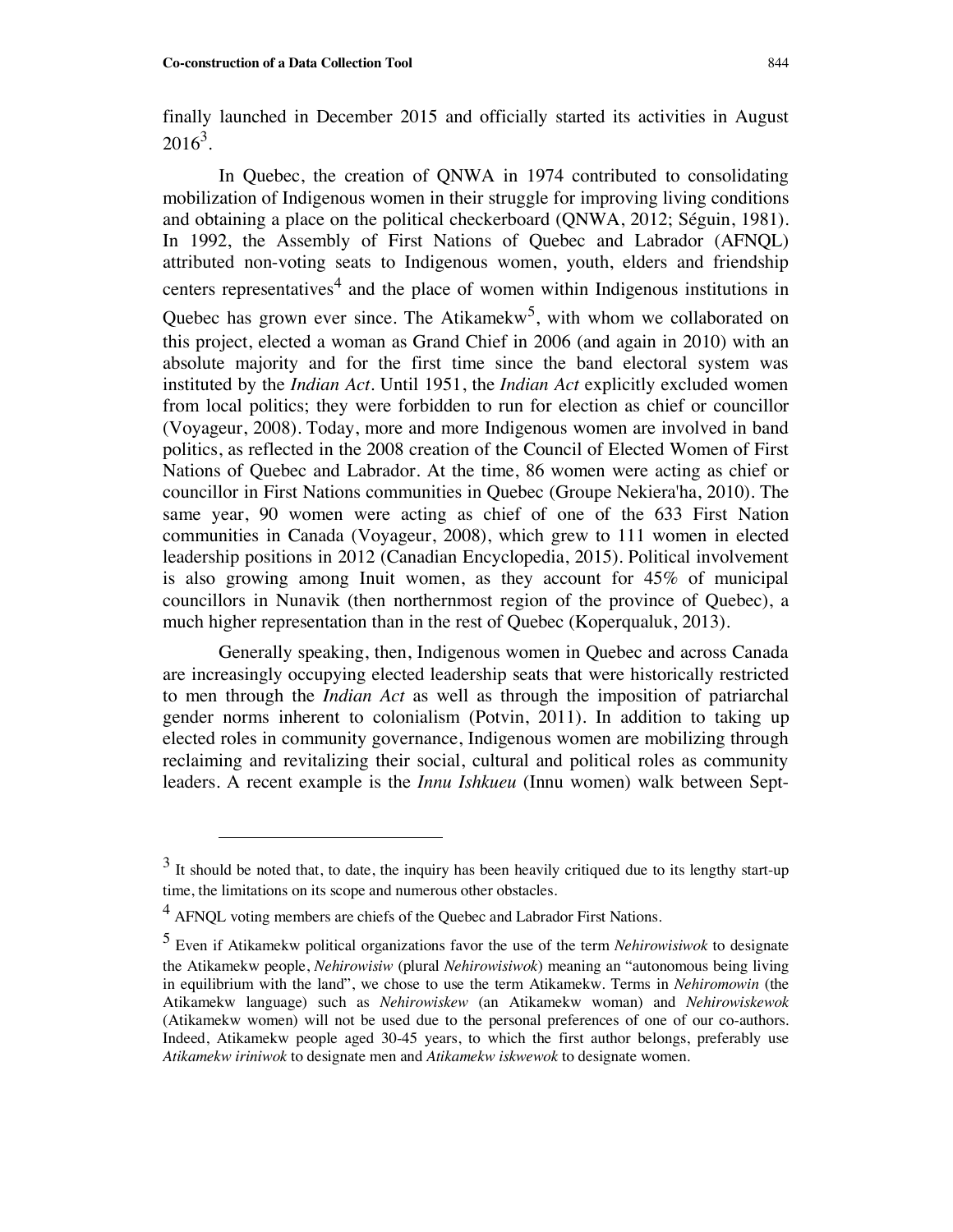Îles and Montreal in April 2012 to denounce development in northern Quebec with no respect for *Nitassinan* ("our land"). Similarly, *Nehirowisiw Iskwewok Nikanik Otci* (Movement of Atikamekw Women for the Future) originated in 2010 to reaffirm the role of Atikamekw women as protectors of life. It should also be noted that the *Idle No More* movement was initiated in Canada in October 2012 (with echoes far beyond) by three Indigenous women and a non-Indigenous woman from Saskatchewan in reaction to discriminatory politics of the federal government, particularly the modifications to more than 60 laws and rulings – including the *Indian Act* – that lifted some barriers to the exploitation of natural resources (Wotherspoon and Hansen,  $2013$ <sup>6</sup>. As these significant interventions indicate, Indigenous women are increasingly mobilizing and re-affirming their leadership through both grassroots organizing and formal sites of community governance, insisting on the inclusion of their voices in decision-making processes impacting their communities and future generations.

#### *Indigenous women and research*

l

As discussed above, colonization involved the imposition of governance models which restricted political leadership to Indigenous men and which introduced patriarchal power relations. It should come as no surprise, then, that Indigenous women have long been – and still often are – marginalized, even excluded, from academic research (Green, 2007). Researchers often use data solely collected with men to generalize their findings to communities (Box 1). When Indigenous women are considered, it is often with respect to issues relating to non-Indigenous women (Markstrom, 2008; Silvey, 1999). Indigenous women scholars have noted that the lack of interest in, or valuation of, the experience of Indigenous women is evidenced by the fact that research led by Indigenous women is often judged to be invalid and biased (Green, 1993; LaRocque, 1996).

#### **Box 1.** Example of a research project having excluded indigenous women

A land use and occupancy study was realized in the early 1980's in Atikamekw and Innu communities to provide "evidence" in support of the land claims of these two nations. Better known as "The great research", this work has, among other things, highlighted the nature and extent of hunting activities and land occupancy. Of the 208 people interviewed in the three Atikamekw communities, only 9 were women. According to the guide used to train research assistants, "the only women that [were] included in the list of potential informants [were] widows". Furthermore, a hunter's "partner" was welcome to participate to the interview to complete or clarify the information shared with researchers. Absence of women or trivialization of their accounts to "complete" those of men is striking. Such a vision of research

<sup>6</sup> See the book *The Winter We Danced* for a full discussion of the Idle No More movement and its history (The Kino-nda-niimi Collective, 2014).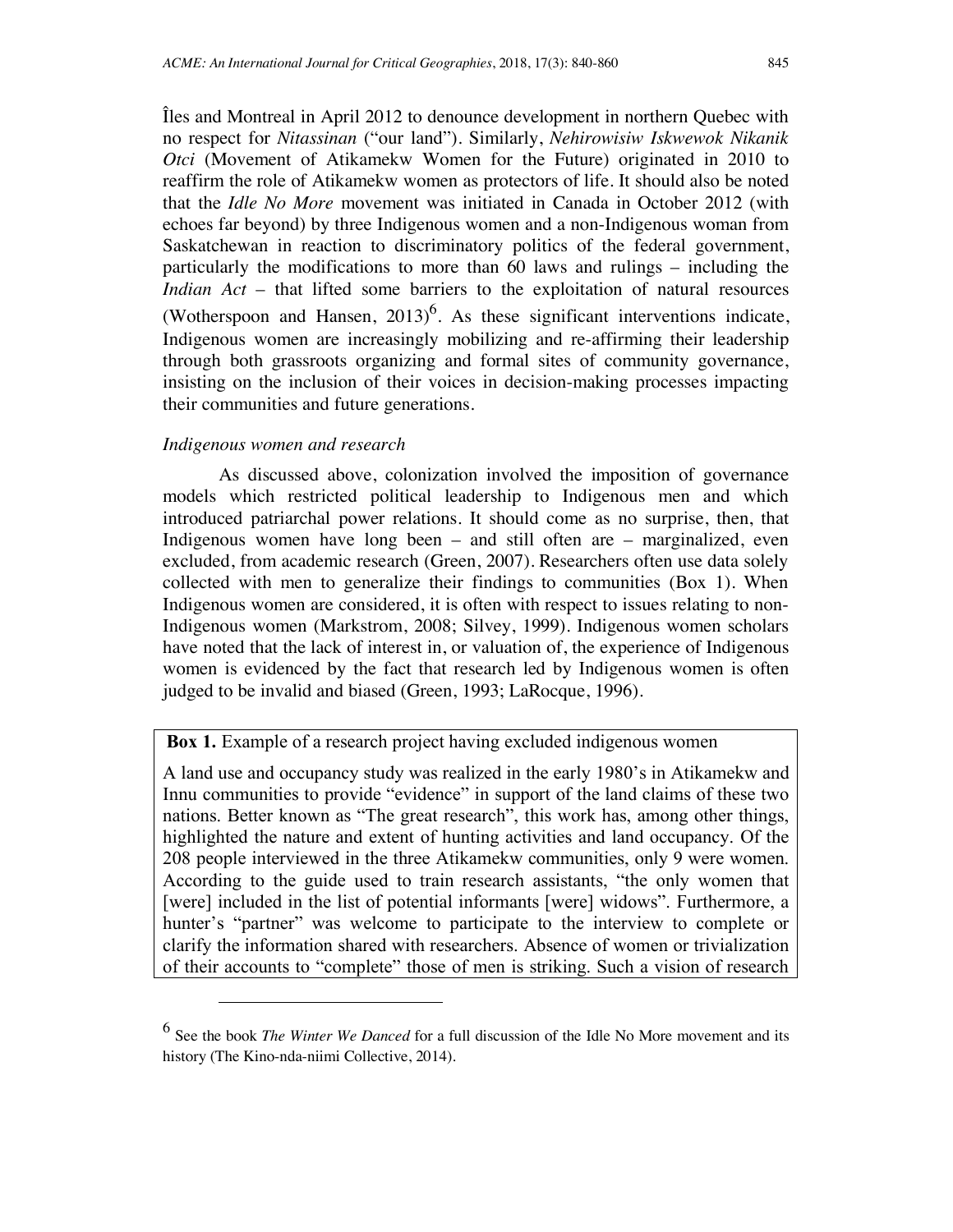was already criticized by those practicing it, for lack of having defined a more inclusive approach, as indicated by the following quote from a researcher participating to "The great research" (Dandenault, 1983, p. A15):

> [there is] a deficiency that needs to be highlighted however, no woman was interviewed during this research, so that some questions remain to be answered on their role within production groups, as well as description of typically feminine activities key to the functioning of these groups.

For several decades, funding agencies and Indigenous organizations in Canada and internationally have worked on developing protocols and guidelines for research in Indigenous contexts. For example, the *Tri-Council Policy Statement: Ethical Conduct for Research Involving Humans* (CIHR, NSERC and SSHRC), published in 2010 and updated in 2014, includes a chapter dedicated to research with Indigenous people (CIHR et al., 2014). While these national policies govern research being conducted at all institutions and organizations receiving research funds through CIHR, NSERC and SSHRC, Indigenous communities and governing bodies have also worked to develop their own research protocols and policies. For example, in 2014 the Assembly of First Nations of Quebec and Labrador published the second edition of its own Research Protocol (AFNQL, 2014). Useful to Indigenous communities and to researchers alike, it suggests a series of values and principles specific to research with Indigenous communities in that region, as well as examples of relevant and well-designed research projects. Within the AFNQL research protocols,  $OCAP^{TM}$  principles (ownership, control,

access and possession of research data), elaborated in 1998 by the Board of Directors of the *First Nations Regional Health Survey* (AFNQL, 2014), are considered as baseline principles that should guide research with Indigenous people. Building on this foundational work to implement Indigenous-led research protocols, *Guidelines for Research with Aboriginal Women* (QNWA, 2012) were developed by the Quebec Native Women's Association to clarify some specificities of research with Indigenous women (Table 1).

One of the foundational principles in the *Guidelines* (QNWA, 2012) states that researchers must consult with an Indigenous community or organization before undertaking research with or about them. This consultation, which is also recognized as a component of national research ethics protocols (CIHR et al., 2014), is intended to determine (1) if the proposed research responds to community needs; (2) if it meets local conditions and protocols; (3) what will be the involvement of Indigenous women at all steps of the project; and (4) what are the protocols to provide/obtain consent (collective and individual). These four conditions readily distinguish research conducted with Indigenous women from that in non-Indigenous contexts, even if conducted with women, as they support the restoration of Indigenous women's decision-making and leadership roles.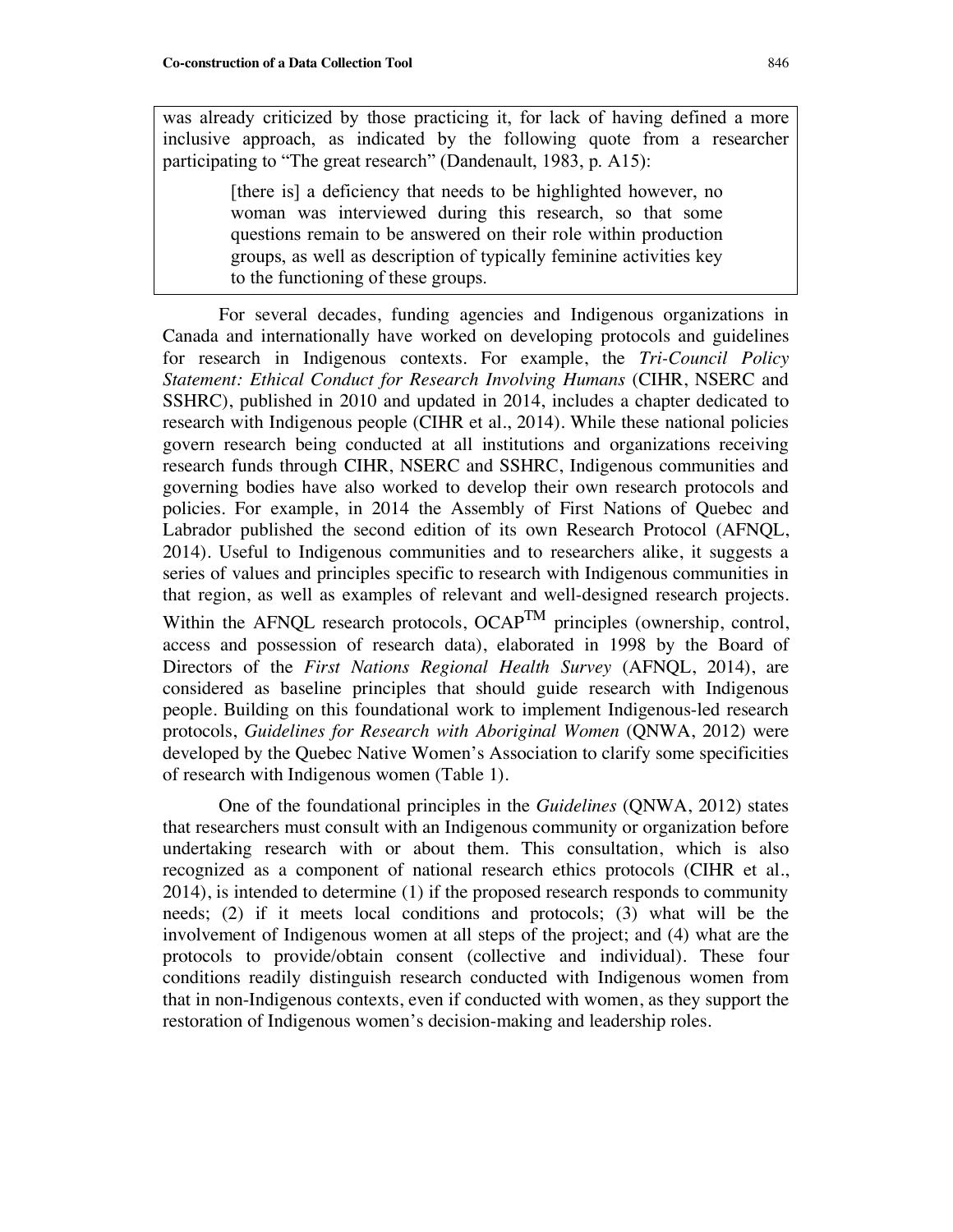Below, we discuss the final step in the consultation procedures outlined in QNWA protocols – developing the interview guide and consent form with Indigenous women. Obtaining consent is a significant aspect of respectful, decolonized research with Indigenous women, as it conditions the research topic, its progress, and provides a solid basis for the collection of high-quality data, useful to both researchers and the participating communities (Asselin and Basile, 2012). Moreover, when done properly, protocols for obtaining consent can center Indigenous women's agency and leadership within the research relationship. Here, we reflect on the epistemological, ethical and methodological challenges we faced while preparing a research project on the role and place of Atikamekw women in the governance of land and natural resources (see Basile, 2017). Most researchers using interviews as a data collection tool pre-test their interview guide in order to detect and correct problems. Our process was entirely different. We conducted a pre-fieldwork exercise during which we worked with three Atikamekw women known to be highly knowledgeable within their communities, to co-construct data acquisition tools and co-develop processes for establishing and maintaining respectful, consensual relationships between the research team and participants before, during, and after the research project.

| <b>Guidelines</b>              | <b>Explanations</b>                                      |
|--------------------------------|----------------------------------------------------------|
| Initial contact                | Make sure Aboriginal women are present during the        |
|                                | initial contact between the researchers and the          |
|                                | aboriginal organization or community.                    |
| Extensive consultation         | Consult aboriginal governing bodies beforehand,          |
|                                | specifically Aboriginal women.                           |
| Definition of research subject | Involve Aboriginal women in defining the research        |
|                                | subject and methodology, and in all subsequent steps     |
|                                | of the research.                                         |
| Local needs and priorities     | Base the research project on local needs and priorities, |
|                                | including those identified by women.                     |
| Aboriginal knowledge           | Consider Aboriginal knowledge on equal footing with      |
|                                | Western science-based knowledge, and pay attention       |
|                                | to knowledge that is specific to women.                  |
| Research methodology           | Use a research methodology that takes into account the   |
|                                | values and knowledge of Aboriginal women.                |
| Voice of Aboriginal women      | Restore the voice of Aboriginal women to bring balance   |
|                                | back to the ongoing discourse.                           |
| Holistic vision                | Respect the holistic vision common to most Aboriginal    |
|                                | peoples and generally transmitted by women.              |
| Reciprocity                    | Give something in return for the knowledge obtained      |
|                                | from Aboriginal women who take part in research.         |
| Communication of findings      | Validate the research results with Aboriginal women      |
|                                | and give them the final results in a usable format.      |
| Core values                    | Uphold the core values of Aboriginal women throughout    |
|                                | the entire research process.                             |
| Ongoing dialogue               | Maintain an ongoing dialogue and an effective            |
|                                | partnership with Aboriginal women.                       |

**Table 1.** Guidelines for research with Aboriginal women (QNWA, 2012)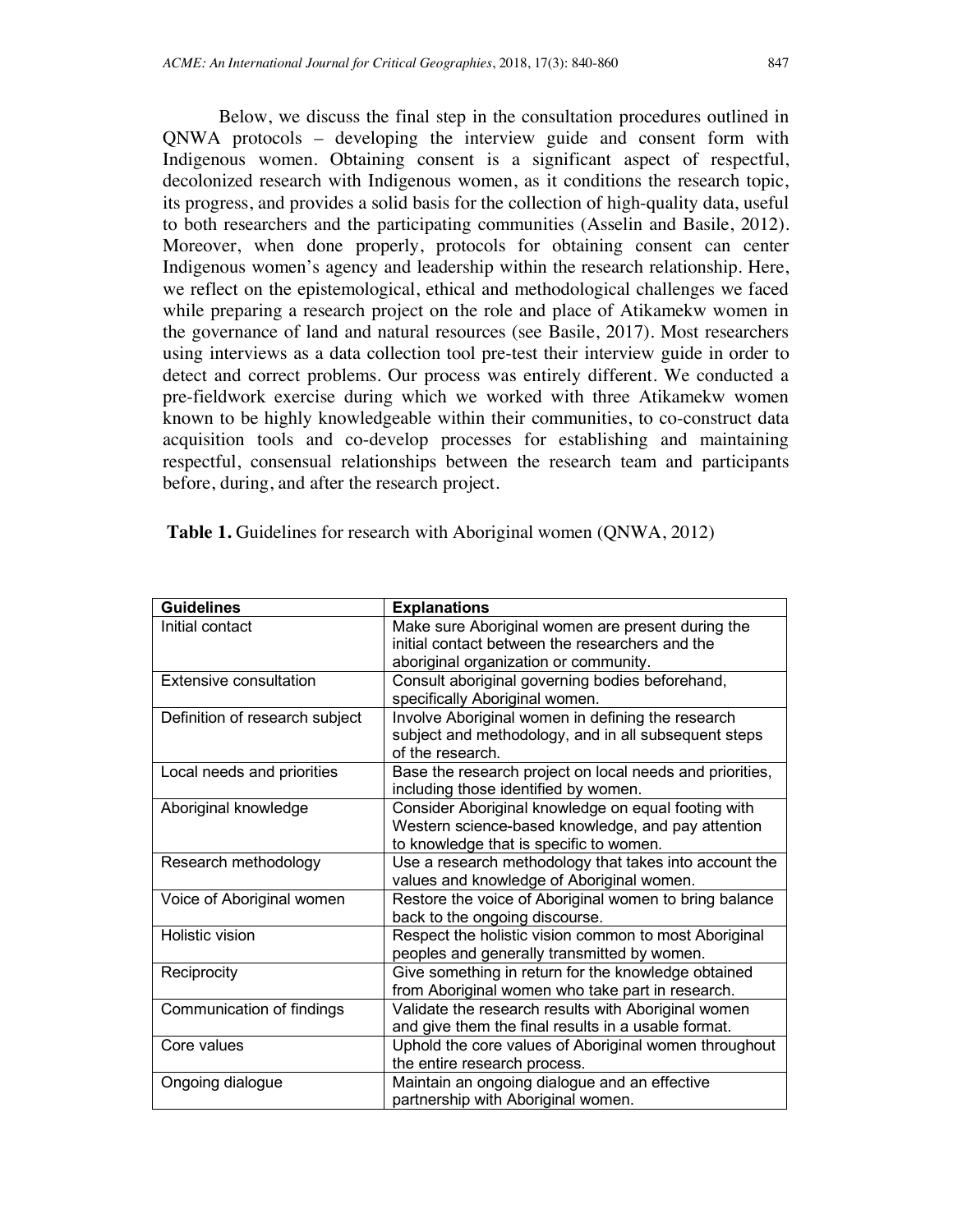l

#### **Methods: collaborating on research design**

The voices, agency and consent of Atikamekw women were centered at every step of our research initiative. Significantly, the project was led by co-author Suzy Basile, a Wemotaci Atikamekw woman, in alignment with decolonization principles that call for Indigenous researchers to be actively involved in research projects within their own communities (Koster et al., 2012; Smith, 2012). Before we formally started the research project, we had several informal discussions with Atikamekw women in a process intended to obtain collective consent for the research (AFNQL, 2005b, 2014; CIHR et al., 2010). Among the people we met, some women mentioned they are rarely  $-$  if ever  $-$  consulted about research projects. "At last someone is asking my opinion!", said one of them. Following favorable opinions from all of the women with whom we met, a letter of intent was sent to each of the 3 Atikamekw band councils to propose a meeting to present the research project and obtain their consent. Following local research protocols, consultations were also held with the Conseil de la Nation Atikamekw, with the Quebec Native Women's Association, and with the Council of Elected Women of the Assembly of First Nations of Quebec and Labrador (AFNQL, 2005a). Letters of support were obtained from all of these organizations. Following these consultations and collective approval to proceed with the research, an ethics certificate was delivered in April 2012 by the Ethics Review Board of Université du Québec en Abitibi-Témiscamingue.

In order to ensure our research was designed in collaboration with women in the partnering communities, we conducted preliminary interviews with one woman from each of the three communities of the Atikamekw First Nation between April and December 2012. These three women were referred to us by their band councils based on their experience with research, their involvement in various activities and committees (at the community or nation level), or because they were in charge of women's issues in their communities. Interviews lasted 20 to 60 minutes and were held in places chosen by the respondents<sup>7</sup>. After a brief presentation of the research objectives, the respondents were asked to comment on the research process and on their preferred approach in light of the *Guidelines of Research with Aboriginal Women* (QNWA, 2012). With the agreement of the respondents, the interviews were audio-recorded and transcribed to facilitate thematic analysis following the 12 principles of the *Guidelines* (QNWA, 2012), while leaving the door open to the emergence of new themes.

<sup>7</sup> We acknowledge that this denomination belongs to the normal science terminology, according to the kuhnian definition (Kuhn, 1962). According to us, respondents are more than experts in research methodology applied to the Atikamekw context, but for the purpose of writing this article we adopted this conventional vocabulary for pragmatic reasons, as the term "respondent" allowed us to distinguish respondents to the three preliminary interviews from the "participants" in the research that were met later on.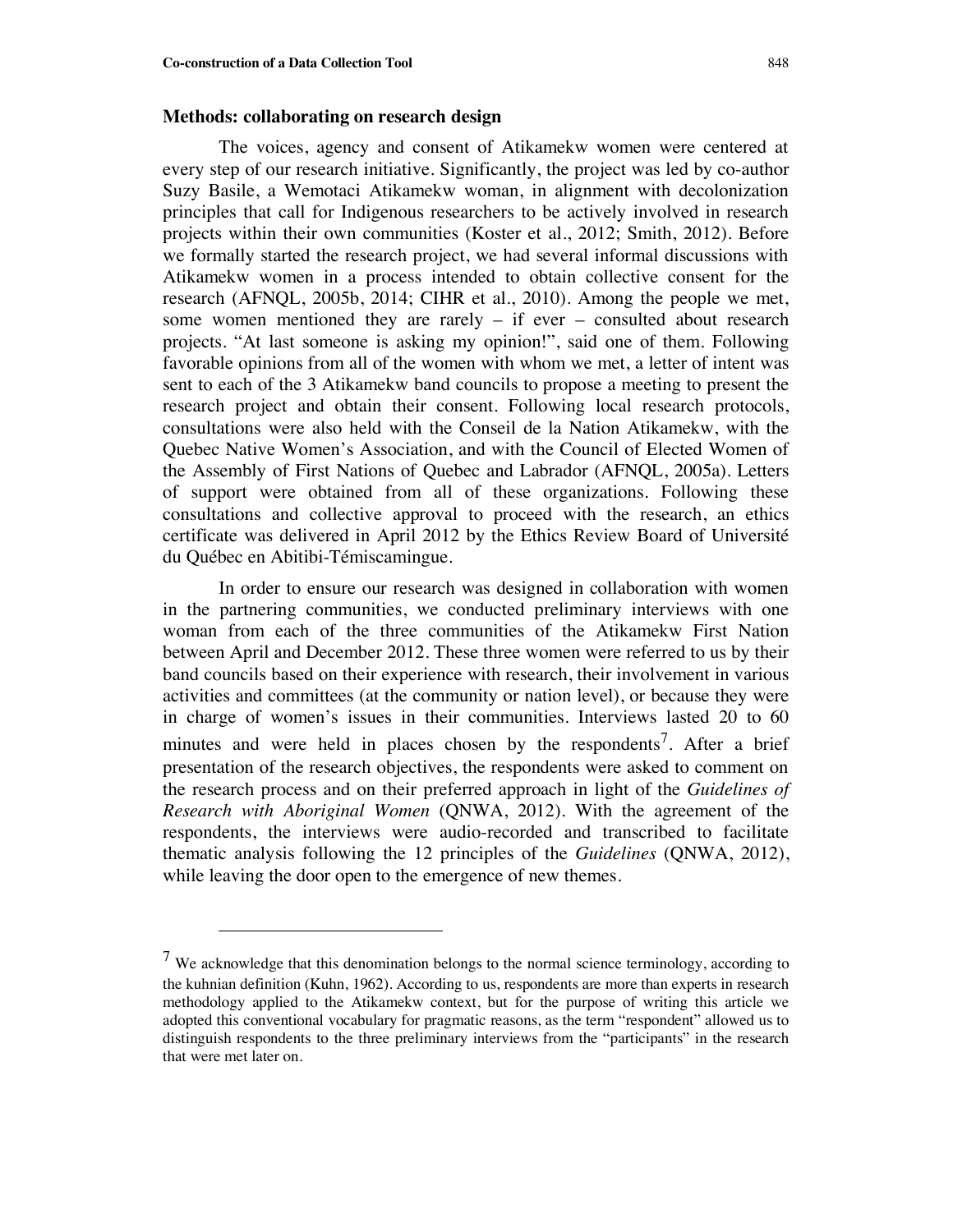Before starting the interviews, we worked with each community to determine the best time to schedule research activities. Summer pow wows and annual meetings of women and elders were identified as occasions to meet with several people and plan interviews for later dates. Respondents advised that women's availability varied during the year depending on the various events in which they participate (e.g., weddings, funerals, political meetings, etc.). We thus had to determine the most appropriate time to conduct the interviews, also taking into account the rhythm and progress of research work (Saint-Arnaud, 2009). For example, Atikamekw families often reconnect with the land during spring and fall cultural weeks. Women are thus generally less available at these times. Furthermore, as women (mothers and grand-mothers especially) usually take care of the children, we had to account for the school schedule. The possibility of conducting the interviews in two separate periods was suggested so that enough time would be available without putting pressure on women's schedules.

### **Results and discussion: transformation of the research tools through collaboration**

During the preliminary interviews with Atikamekw women from each of the three communities, respondents confirmed the relevance and legitimacy of the themes included in the interview guide, related to women's roles in governance of land and resources. The discussions we had with them underscored the importance of our research as the proposed project dealt with sensitive topics such as identity, place of origin, connections to the land, environmental changes, and future perspectives for Atikamekw people. This process also allowed us to highlight Atikamekw cultural specificities that should be taken into account. For example, the respondents stressed the importance of asking the traditional names of the participants, as "the traditional name is as important – probably even more – as the official name<sup>38</sup>. For Atikamekw people, the traditional name (sometimes called nickname) can be linked to a personality trait, an event, a place or another person. A traditional name is part of someone's identity and is often better known to other community members than English or French first and last names. Respondents also made sure that the questions could be asked in the Atikamekw language during interviews with women who prefer to express themselves in their mother tongue. According to them, using and respecting the language is a mandatory condition of the success of any research project conducted with Atikamekw people. One respondent said that "language is the primary ingredient to identify oneself to the territory". Discussing personal and important topics, such as connection to the land, can be a complex endeavour if undertaken in a foreign language; some nuances might be difficult – even impossible – to express in French or English. Indeed,

l

<sup>8</sup> Interview excerpts were translated from French or from the Atikamekw language to English for the purpose of this article.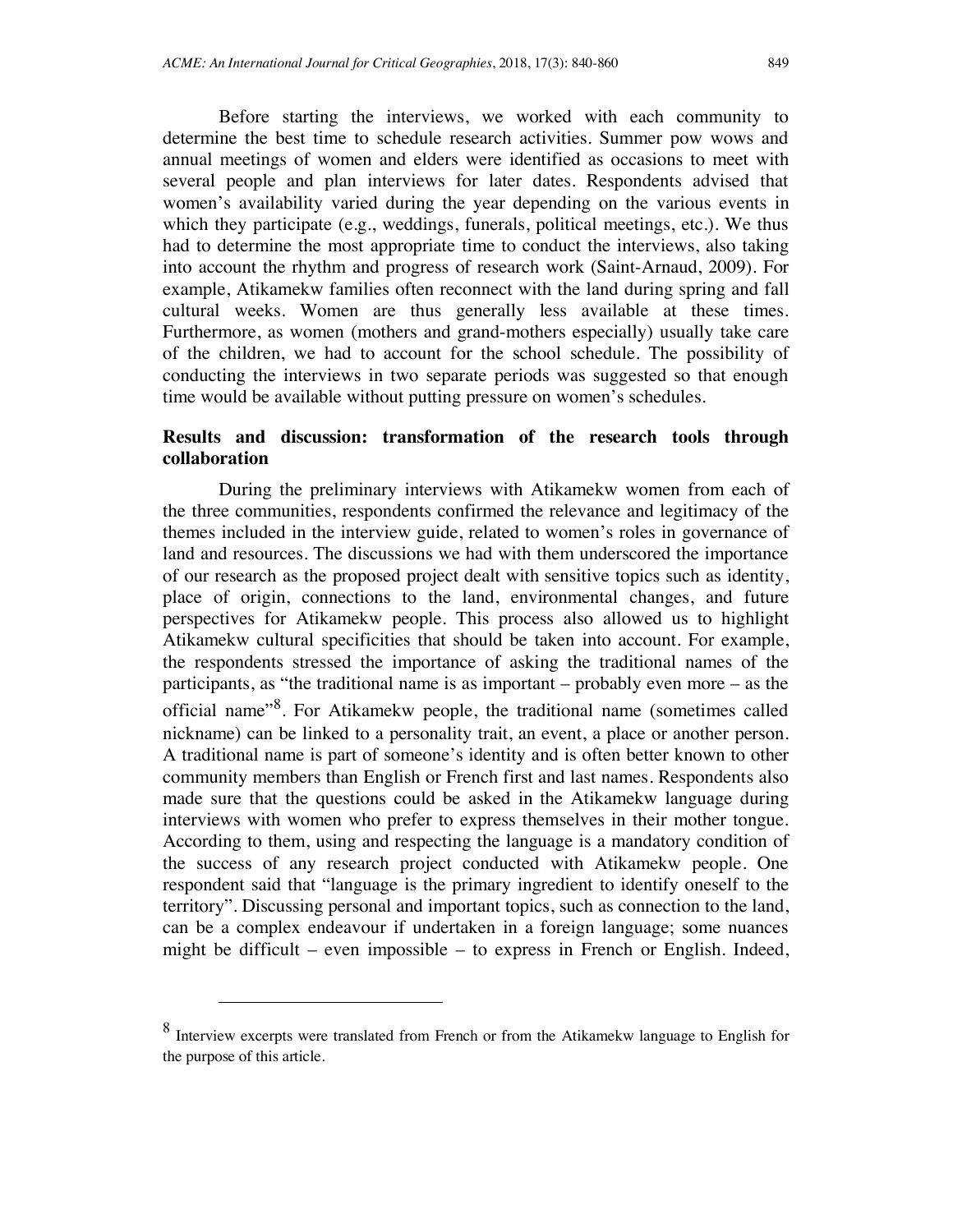Indigenous people's languages, knowledge and values are strongly linked to how they relate to the land (Stevenson, 2010). Thus, the research team committed to having an interpreter available not only for the interviews, but beginning with the first contact with participants. We sought to obtain clear and informed consent after having explained – in the Atikamekw language – the objectives of the research project. According to the respondents, respecting the Atikamekw language involves translating the consent form, which should include information relevant to the context of research with Indigenous people. The respondents said that the consent form must mention that the research complies with the principles stated in the *First Nations of Quebec and Labrador Research Protocol* (AFNQL, 2005b, 2014), as well as with the procedures and protocols agreed upon with the community representatives. For example, in the context of this research project, it was agreed that the results would be discussed with the communities before publication, and that the final results would be transferred to the communities. Moreover, the consent form must highlight that, whenever possible, interviews should be held on the land to better understand Atikamekw women's viewpoint and to better take into account their life on the land. All of these recommendations arising from our collaborative work with members of the three Atikamekw communities were included in a revised version of the consent form that was subsequently used for data collection.

Although it might seem modest, we argue this pre-fieldwork exercise constitutes an important methodological innovation. Indeed, various communitybased research projects conducted in western Canada have shown the necessity of taking into account the communities' ethics codes in order to obtain free, prior and informed consent (Fletcher et al., 2011). Consent forms are usually created by researchers based on models provided by their institutions' ethics review boards, without consulting with members of the communities who will eventually be asked to sign them. Even when consent forms are adapted to meet the specific requirements associated with working in an Indigenous context, these adaptations are often based on broad guidelines set forth by institutions or governing bodies (Indigenous or not) instead of the needs and hopes of the participants themselves. To decolonize research methodologies, co-construction of data collection tools with research participants should be thoughtfully considered. Participatory action research (PAR) offers interesting insights in this regard (e.g., Schensul et al., 2008).

While for some researchers the consent form is a necessary evil, a bureaucratic obligation that kills spontaneity and creates a distance between researcher and participant (e.g., Haggerty, 2004), our experience led us to realize that a consent form must be viewed as a contract – not in a strictly legal sense but rather as part of building respectful relationships. We view the consent process not as a contract to protect the researchers and their institutions (Martin, 2013), but rather a social contract allowing each party (including Indigenous participants and community partners) to express its needs and expectations and to clearly define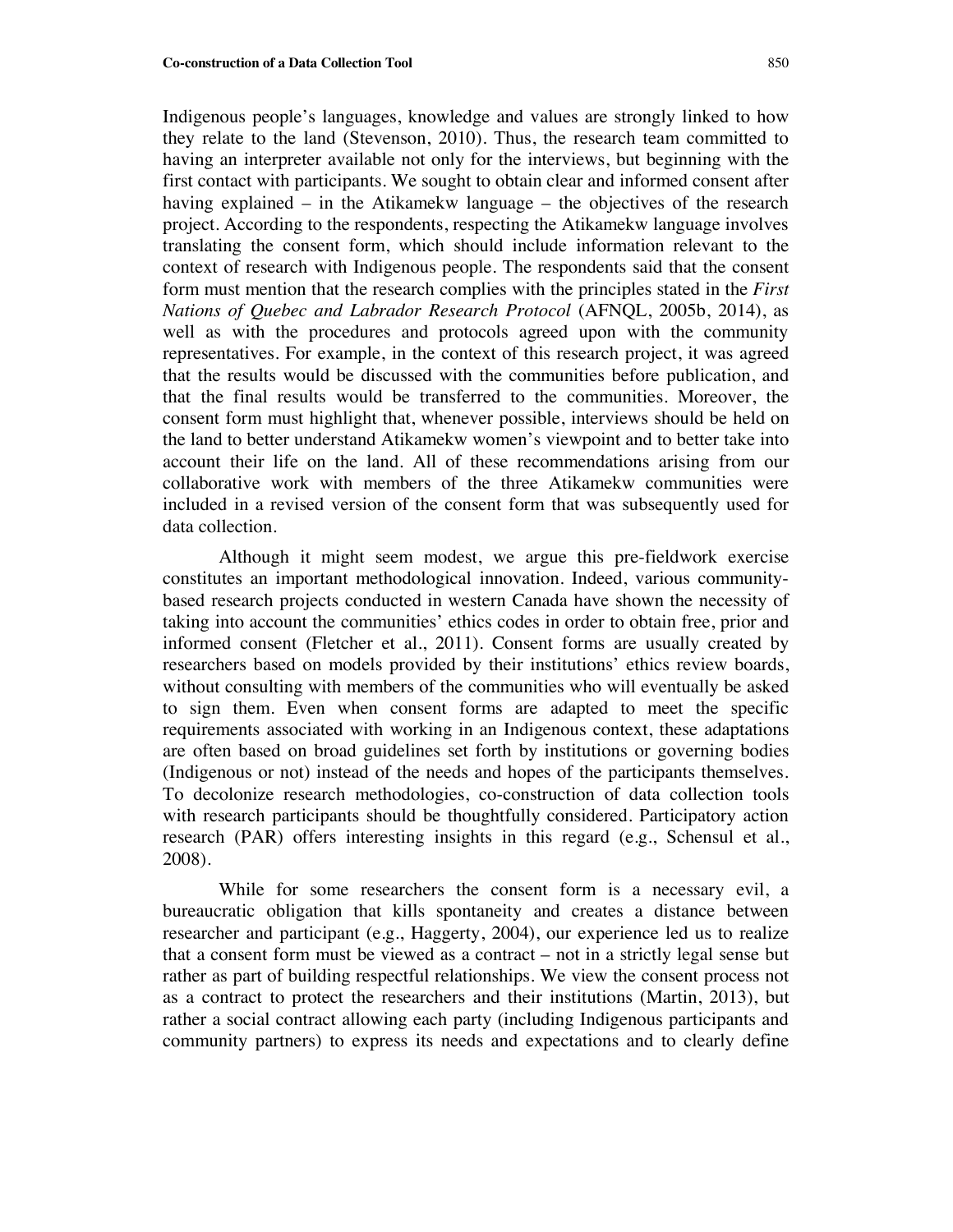limits that should not be trespassed. Following this experience of having our consent form critically reviewed by Atikamekw women, we question the current approach favored by universities. Indeed, if the consent form is used to draft an agreement based on mutual respect and collaboration, how can the terms of such an agreement be decided unilaterally? As collaboration and co-construction of knowledge are increasingly favored in research with Indigenous people (Lévesque, 2009), co-constructing the consent form is a way to jointly define the values and ethics that should guide the research.

Our analysis of the consent form/contract grows out of the fact that the three women we interviewed during the preliminary consultation showed great interest in the design of the consent form. Indeed, in addition to the abovementioned recommendations, they commented on the measures suggested to protect confidentiality and anonymity, confirming their importance for Atikamekw women. One of them said "We will feel more secure" having these assurances in place. However, respecting confidentiality can be a challenge in small Indigenous communities with strong social cohesion. According to the respondents, the consent form must also suggest future research avenues, thus allowing an increase in the proportion of research projects of interest to Indigenous women.

Respondents were asked to suggest names of potential participants for the research, following the snowball sampling technique (Gamborg et al., 2012). But instead of directly suggesting names to the research team, the respondents instead suggested they should first approach potential participants themselves – particularly elders – in order to clearly explain the project, and determine their interest and availability to participate. This process, designed and led by the three Atikamekw women, had a substantial impact on the research, as it allowed us to recruit 32 participants with whom we established a mutual trust relationship (Basile, 2017).

#### *Discussing the results with the research participants*

As mentioned above, one topic of great significance to respondents was that of discussing the research results with the participants, and transferring the final results to the communities. According to the respondents, the obligation of giving the participants an opportunity to discuss the results must be understood as a right to inspect, and potentially contest or affirm, the way the results are interpreted and presented by the research team. Such a discussion should not only be about the preliminary results, but also the final results in order not to repeat errors from historic and dominant research paradigms *on* (not with) Indigenous communities. Indigenous people have indeed frequently deplored seeing researchers take information from them (often without even having obtained permission to do so), before leaving for good, not ever returning to the community to present the research results, let alone bothering to discuss them and make sure they were properly interpreted by community members (Jérôme, 2009; Menzies, 2006). This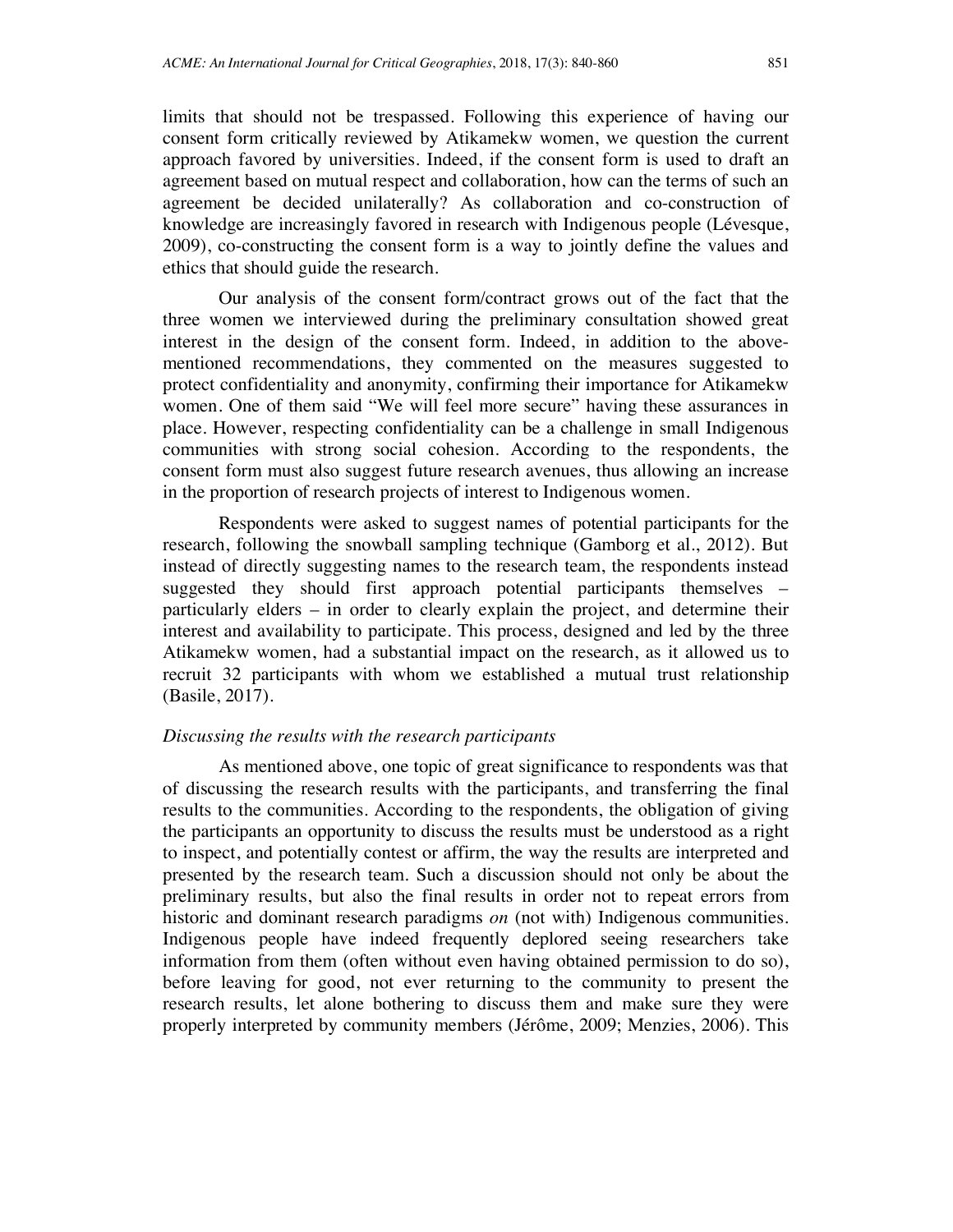is why a process for discussing the results must be agreed upon with the women involved, right from the start of the project (Bull, 2010; Smith, 2012).

Given the option for participants to conduct their interview in the Atikamekw language, and the fact that the research team was not fluent in that language, the process for discussing results played an important role in avoiding erroneous interpretations. Depending on their availability and interest, the results of the preliminary interviews were discussed with the research participants as well as with band council members and employees (Asselin and Basile, 2012). The respondents also suggested we explore alternative ways to present the results to Atikamekw communities, apart from the usual thick and rebutting research report. For example, a synthetized version of the main results and conclusions could be translated in the Atikamekw language and published in a newsletter or broadcast on the community radio station. A respondent specified "I think it would be better [to hand over the results to] the [band] council".

#### *Reciprocity and dialogue*

It was suggested that some of the participants should be interviewed a second time (on the condition that they provide their consent) so that life histories could be documented and published under the participants' names. The researchers would then move to a mere editing role, leaving the participants in full control of their own life histories (CIHR et al., 2010; Guay and Martin, 2012). This additional process of collecting and publishing individual narratives under the guidance of participants would further facilitate the operationalization of  $OCAP^{TM}$  principles, particularly the principle of ownership.

Furthermore, the topic of relations between researchers and communities emerged as a strong theme in the preliminary interviews. One respondent said that "in the past, some women felt 'deloused' by researchers. This shall not happen again". Hence, the link between the researchers and the participants must be maintained even following the end of the research project itself; the "after research" relationship being as important as  $-$  if not more important than  $-$  the research itself (Lévesque, 2009).

#### *Research principles*

Respondents in the three preliminary interviews explicitly mentioned 4 of the 12 research principles presented within the *Guidelines for Research with Aboriginal Women* (QNWA, 2012). Regarding the relevance of the research topic and objectives, a respondent mentioned that the project will "give the floor to those without power". Another said that "this research will be good for upcoming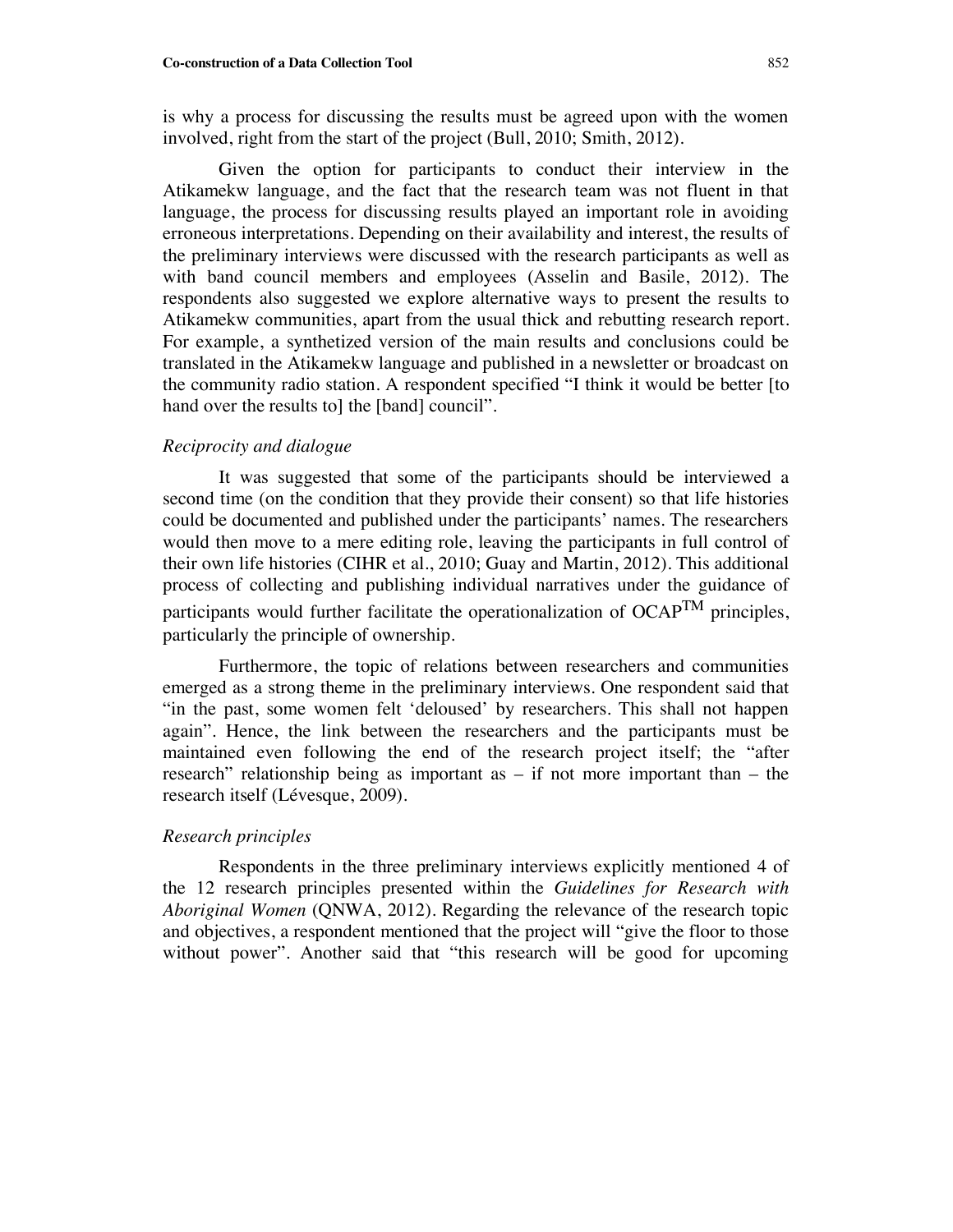generations. We will leave something to our children<sup>"9</sup>. The principles concerned with research methodology, communication of findings and reciprocity were also discussed in detail (Table 1). It is important to clarify that we do not understand the principles that were not mentioned during the preliminary interviews to be less important. Rather, some of these principles had already been taken into account during previous stages of the project and did not need to be discussed (initial contact; extensive consultation; definition of the research topic; identification of local needs and priorities; and protection of Indigenous knowledge). Finally, principles concerned with the voice of Indigenous women, the importance of adopting a holistic vision of the world, the respect for Indigenous core values, and the need for an ongoing dialogue were identified, but will be addressed at later stages of our project.

#### **Conclusion**

 $\overline{a}$ 

The preliminary interviews with women in each of the three Atikamekw communities reaffirmed the relevance of the principles included in the *Guidelines for Research with Aboriginal Women* (QNWA, 2012), and showed us that the views and wishes of the women were in line with the approach we used since the beginning of the project – most significantly, to listen to the voices of the Indigenous women with whom we intended to work. Having been historically excluded from research projects in their communities (see Box 1), Atikamekw women have nevertheless developed an opinion as to how research should be conducted. They shared their views on the methods and tools that can be used to decolonize research (Gentelet, 2009; Smith, 2012; Wilson, S. 2008), thus transforming our project to better align with their own priorities and needs. This preliminary step in our research – which was in fact a reflection on our approach – allowed us to highlight yet another facet of decolonization, that of the participation of Indigenous women in the co-creation of research tools.

Taking time to understand the context within which research will be conducted –watching where we set foot (Desbiens, 2010) – invites participants to share how they view the project before it even starts, and co-construct the research tools (particularly the consent form and the contract relationship therein). We have argued this is an effective way to create a relationship based on collaboration, complementarity, and respect between all members of the research team. In line with the *Guidelines for Research with Aboriginal Women* (QNWA, 2012), the

<sup>9</sup> Even though several research projects have been done "about" or "with" Atikamekw people over the last few decades, we cannot confirm that all results from these projects have been adequately transmitted to all Atikamekw people (e.g., by using an accessible language, by orally presenting the results accompanied by an interpret, by presenting the results in radio interviews, etc.). We thus interpret the words of this respondent as the expression of a wish to leave a legacy to future generations consisting of the voice of Atikamekw women that participated in a research project concerning them specifically.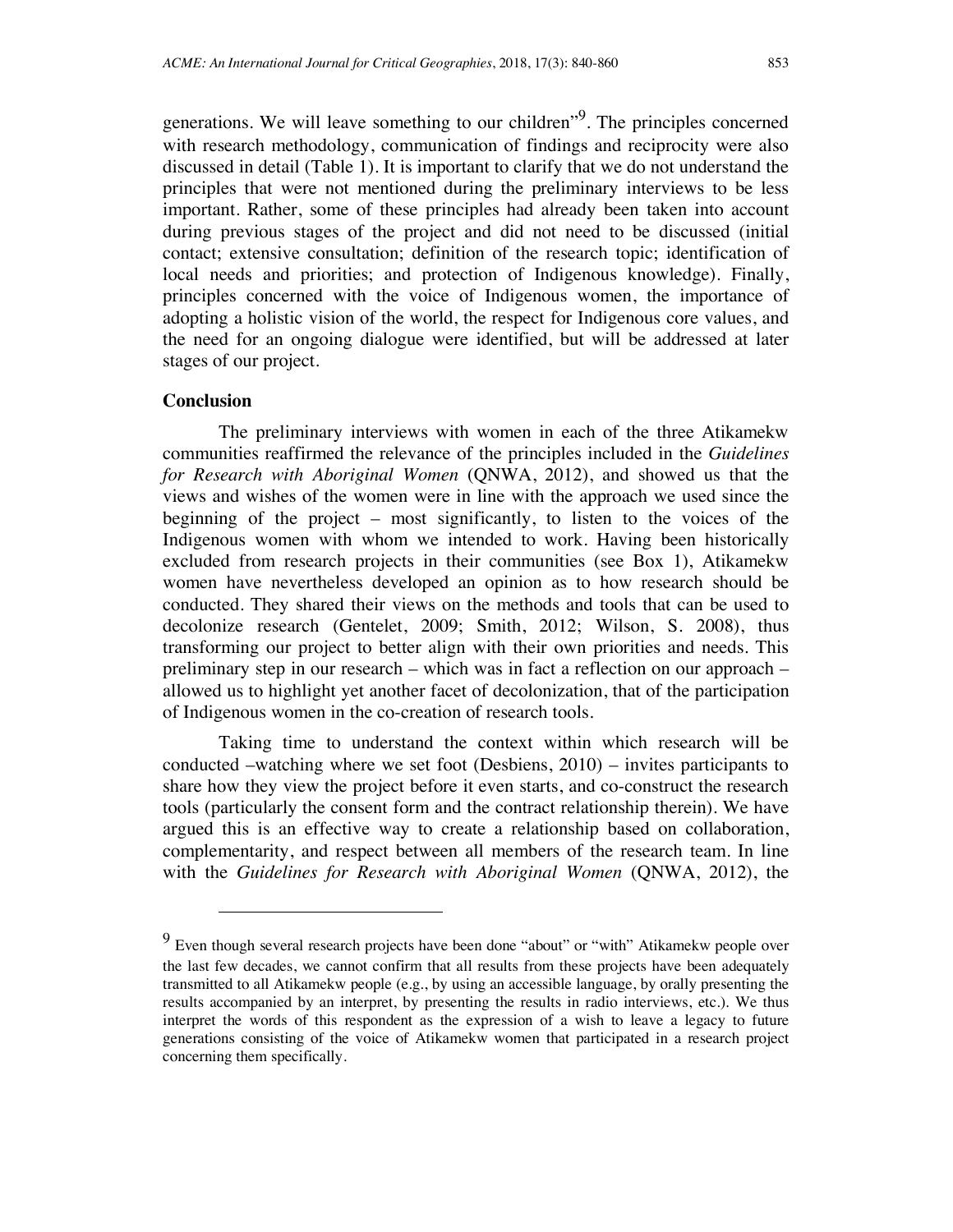suggestions made by the 3 respondents to our preliminary interviews will hopefully prevent future research from repeating past errors and those being replicated today in dominant research paradigms. Although we focused here on a methodological issue, decolonizing research implies much more than that (Gentelet, 2009; Zavala, 2013). Further research is needed to extend the reflection to other stages of the research process, to different knowledge transmission types (e.g., stories and art), to other Indigenous communities and to a variety of research topics.

#### **Acknowledgements**

The first author, from the Wemotaci Atikamekw community, and the two coauthors want to express their sincere thanks to the three Atikamekw women who participated to the preliminary interviews. This article could not have been written without their helpful contribution. The authors also thank the band councils of the three Atikamekw communities, as well as the Conseil de la Nation Atikamekw for supporting this research from its inception. *Kitci mikwetc*.

#### **References cited**

- Anderson, Kim. 2009. Leading by action: Female chiefs and the political landscape. In, Gail Guthrie Valaskakis, Madeleine Dion Stout & Eric Guimond (eds.), *Restoring the balance, First Nations women, community and culture*. Winnipeg: University of Manitoba Press, pp. 99-121.
- Assembly of First Nations of Quebec and Labrador. 2005a. *Consultations protocol of First Nations of Quebec and Labrador*. Wendake: Assembly of First Nations of Quebec and Labrador.
- Assembly of First Nations of Quebec and Labrador. 2005b. *First Nations of Quebec and Labrador Research Protocol*. Wendake: Assembly of First Nations of Québec and Labrador.
- Assembly of First Nations of Quebec and Labrador. 2014. *First Nations of Quebec and Labrador Research Protocol*. *Second edition*. Wendake: Assembly of First Nations of Quebec and Labrador.
- Asselin, Hugo and Suzy Basile. 2012. Éthique de la recherche avec les Peuples autochtones: qu'en pensent les principaux intéressés? *Éthique publique* 14, 333- 345.
- Basile, Suzy. 2017. *Le rôle et la place des femmes Atikamekw dans la gouvernance du territoire et des ressources naturelles*. PhD dissertation, Université du Québec en Abitibi-Témiscamingue.
- Boyer, Yvonne. 2009. First Nations women's contributions to culture and community through Canadian law. In, Gail Guthrie Valaskakiks, Madeleine Dion Stout & Eric Guimond (eds.), *Restoring the balance. First Nations women, community, and culture*. Winnipeg: University of Manitoba Press, pp. 69-96.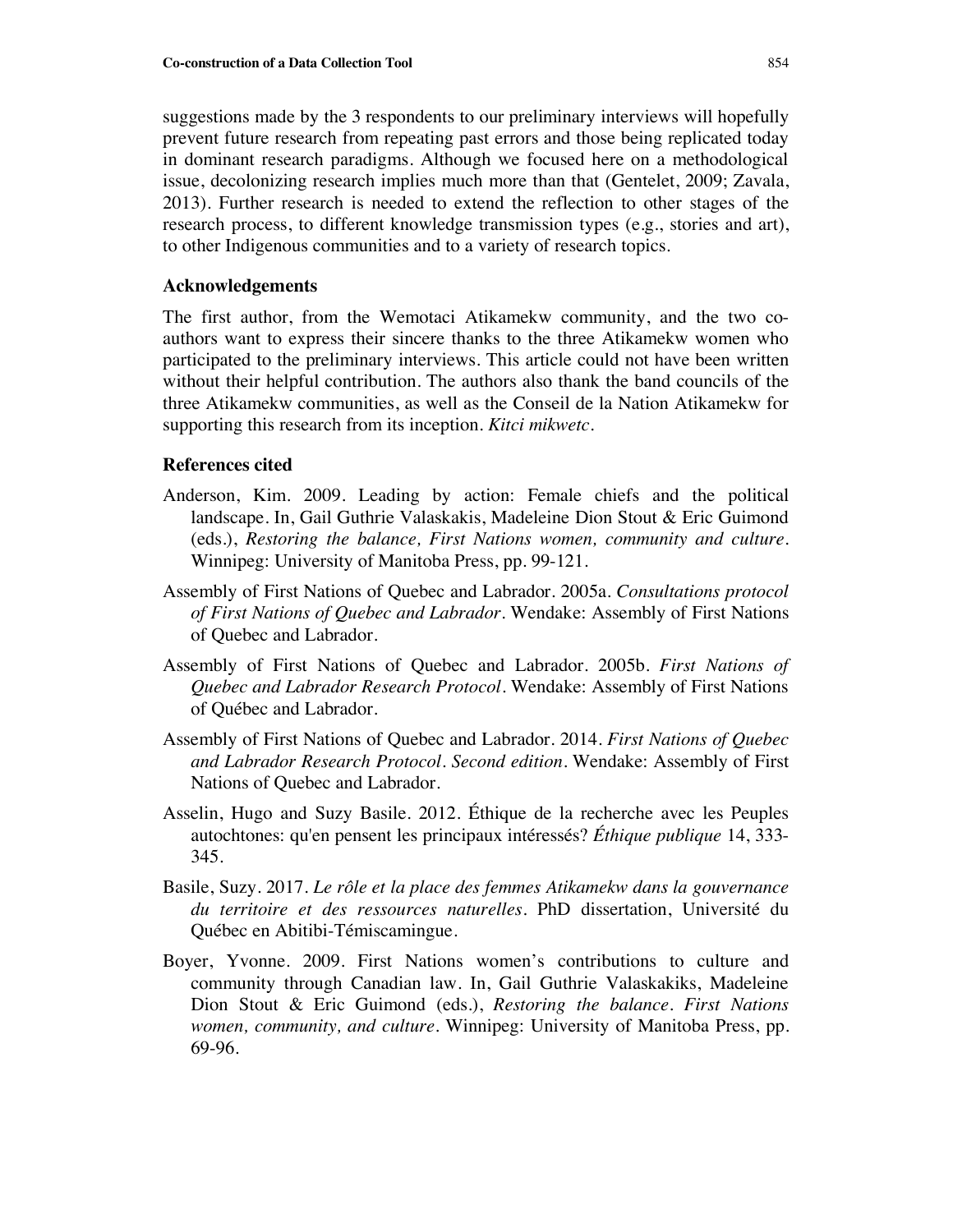- Bull, Julie R. 2010. Research with Aboriginal peoples: Authentic relationships as a precursor to ethical research. *Journal of Empirical Research on Human Research Ethics 5*, 13-22.
- Canadian Encyclopedia. 2015. *Aboriginal women's issues*. Available online: http://www.thecanadianencyclopedia.ca/en/article/native-womens-issues.
- Castleden, Heather, Vanessa Sloan Morgan, and Christopher Lamb. 2012. "I spent the first year drinking tea": Exploring Canadian university researchers' perspectives on community-based participatory research involving Indigenous peoples. *Canadian Geographer* 56, 160-179
- CIHR, NSERC and SSHRC. 2014. *Tri-council policy statement: Ethical conduct for research involving humans*. Ottawa: Canadian Institutes of Health Research, National Science and Engineering Research Council of Canada, Social Sciences and Humanities Research Council of Canada.
- Dandenault, André. 1983. *Occupation et utilisation du territoire chez les Atikamekw de Weymontachie*. In, Denis Brassard & Daniel Castonguay (eds.), *Rapport de recherche dans le cadre du projet sur l'occupation et l'utilisation du territoire*. Conseil Attikamek-Montagnais, p. A15.
- Davidson-Hunt, Iain J., C. Julián Idrobo, Ryan D. Pengelly and Olivia Sylvester. 2013. Anishinaabe adaptation to environmental change in northwestern Ontario: a case study in knowledge coproduction for non-timber forest products. *Ecology & Society* 18, 44.
- de Leeuw, Sarah, Emilie Cameron, and Margo Greenwood. 2012. Participatory and community-based research, Indigenous geographies, and the spaces of friendship: A critical engagement. *Canadian Geographer* 56, 180-194.
- Desbiens, Caroline. 2010. Step lightly, then move forward: Exploring feminist directions for northern research. *Canadian Geographer* 54, 410-416.
- Fletcher, Fay, Lola Baydala, Liz Letendre, Lia Ruttan, Stephanie Worrell, Sherry Letendre and Tanja Schramm. 2011. "No lone person:" The ethics consent process as an ethical dilemma in carrying out community-based participatory research with a First Nations community. *Journal of Aboriginal and Indigenous Community Health* 9, 323-348.
- Gamborg, Christian, Reg Parsons, Rajindra K. Puri and Peter Sandoe. 2012. Ethics and research methodologies for the study of traditional forest-related knowledge. In, John A. Parrota and Ronald L. Trosper (eds.), *Traditional forest-related knowledge: Sustaining communities, ecosystems and biocultural diversity*. New York: Springer Science+Business Media B.V., pp. 535-562.
- Gentelet, Karine. 2009. Les conditions d'une collaboration éthique entre chercheurs autochtones et non autochtones. *Cahiers de recherche sociologique* 48, 143- 153.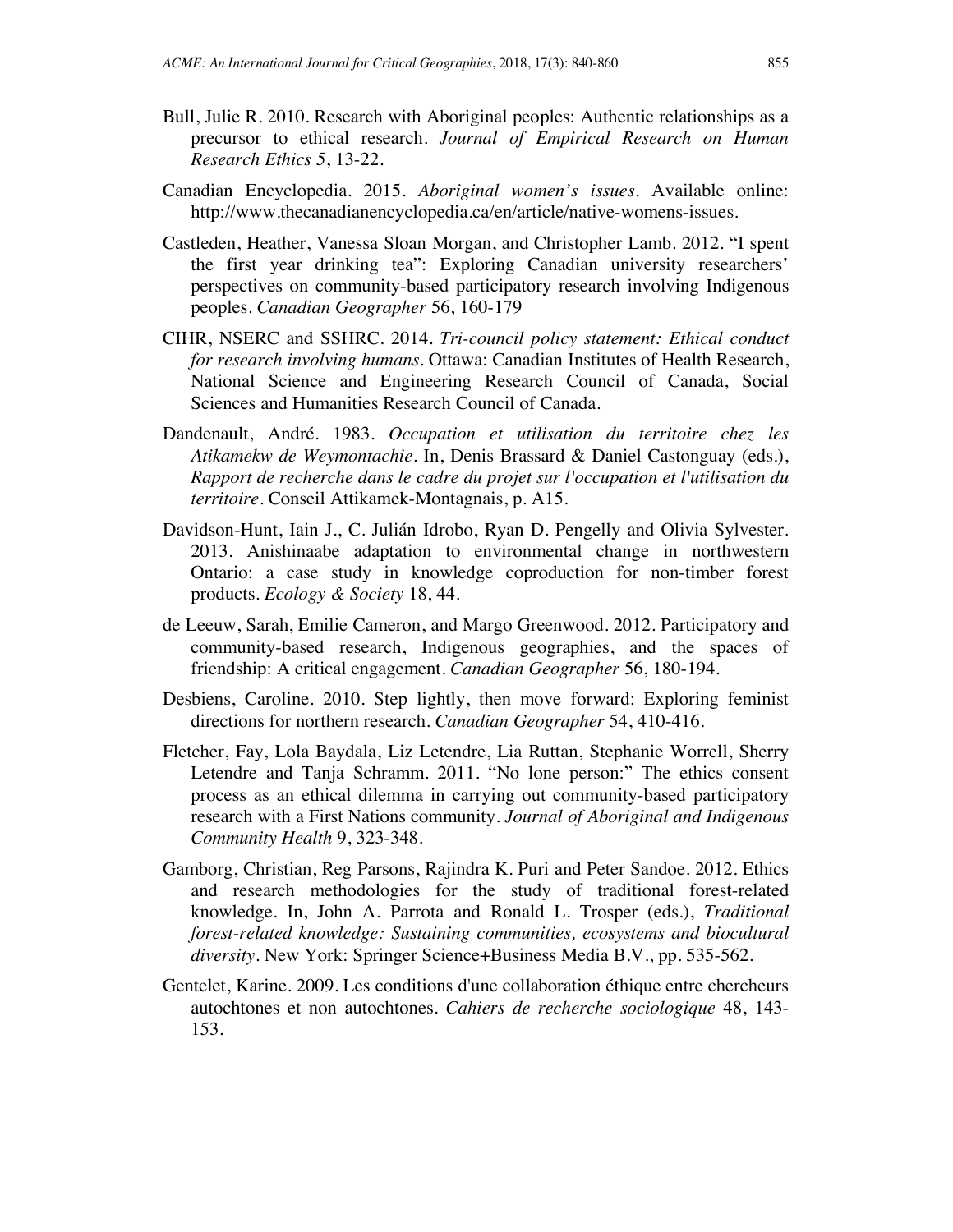- Government of Canada. 1996. *Report of the Royal Commission on Aboriginal Peoples*. Ottawa: Government of Canada.
- Green, Joyce. 1993. Democracy, gender and Aboriginal rights. Unpublished manuscript, 15 pp.
- Green, Joyce. 2007. Taking account of Aboriginal feminism. In, J. Green (ed.), *Making space for Indigenous feminism*. Black Point: Fernwood Publishing, pp. 20-32.
- Groupe Nekiera'ha. 2010. *Évolution du projet: Conseil des femmes élues de l'APNQL*. Groupe Nekiera'ha, 4 p.
- Guay, Christiane and Thibault Martin. 2012. Libérer les mots: Pour une utilisation éthique de l'approche biographique en contexte autochtone. *Éthique publique*  14, 305-331.
- Haggerty, Kevin D. 2004. Ethics creep: Governing social science research in the name of ethics. *Qualitative Sociology* 27, 391-414.
- Hunt, Sarah. 2014. Ontologies of Indigeneity: The politics of embodying a concept. *Cultural Geographies* 21, 27-32.
- Hunt, Sarah. 2015. Embodying self-determination: Beyond the gender binary. In, M. Greenwood, S. de Leeuw, N.M. Lindsay & C. Reading (eds.), *Determinants of Indigenous Peoples' Health in Canada: Beyond the Social*. Toronto: Canadian Scholars*'* Press, pp. 104-119.
- Jérôme, Laurent. 2009. Pour quelle participation? Éthique, protocoles et nouveaux cadres de la recherche avec les Premières nations du Québec. In, Natacha Gagné, Thibault Martin & Marie Salaün (eds.), *Autochtonies: Vues de France et du Québec*. Québec: Les Presses de l'Université Laval, pp. 471-486.
- Kenny, Carolyn. 2004. *A holistic framework for Aboriginal policy research*. Ottawa: Status of Women Canada.
- Kermoal, Nathalie and Isabel Altamirano-Jiménez (eds.). 2016. *Living on the land: Indigenous women's understanding of place*. Edmonton: Athabasca University Press.
- Kino-nda-niimi Collective (ed.). 2014. *The winter we danced: Voices from the past, the future, and the Idle No More movement*. Winnipeg: ARP Books.
- Koperqualuk, Lisa Q. 2013. Regard sur les femmes, l'environnement et le territoire dans une perspective inuite. In, Thibault Martin & Julien Marcadet (eds.), *Synthèse Forum Plan Nord*. Gatineau: Chaire de recherche du Canada sur la gouvernance autochtone du territoire, pp. 54-56.
- Koster, Rhonda, Kristine Baccar and R. Harvey Lemelin. 2012. Moving from research ON, to research WITH and FOR Indigenous communities: A critical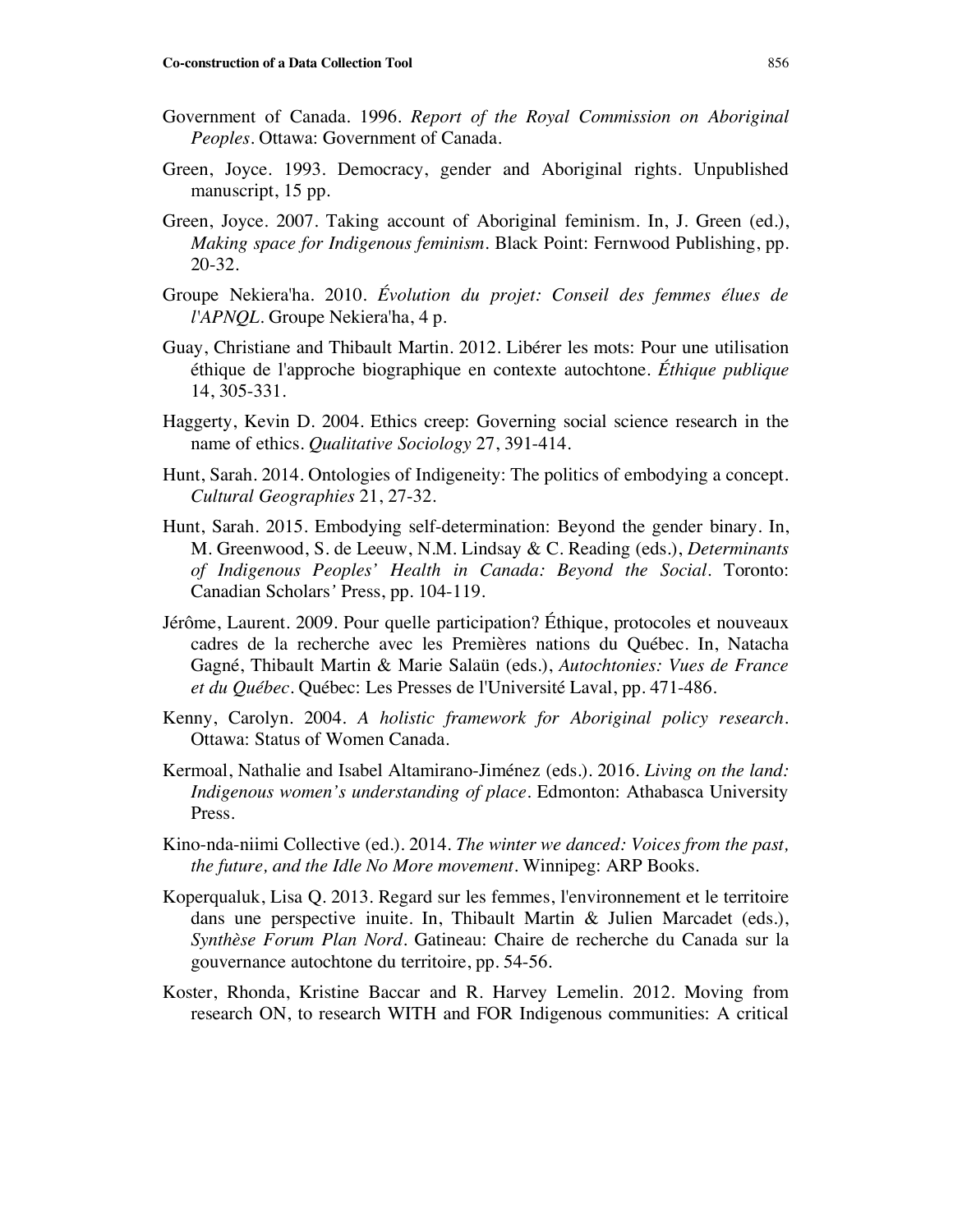reflection on community-based participatory research. *Canadian Geographer*  56, 195-210.

- Kuhn, Thomas S. 1962. *The structure of scientific revolutions*. Chicago: University of Chicago Press.
- Lafromboise, Teresa D., Anneliese M. Heyle and Emily J. Ozer. 1990. Changing and diverse roles of women in American Indian cultures. *Sex Roles* 22, 455- 476.
- Lajimodiere, Denise K. 2011. Ogimah Ikwe: Native women and their path to leadership. *Wicazo Sa Review* 26, 57-82.
- LaRocque, Emma. 1996. The colonization of a Native woman scholar. In, C. Miller (ed.), *Women of the First Nations: Power, wisdom, and strength*. Winnipeg: University of Manitoba Press, pp. 11-18.
- Lavell-Harvard, Dawn Memee and Jeanette Corbiere Lavell. 2006. Thunder Spirits: Reclaiming the power of our grandmother. In, Dawn Memee Lavell-Harvard & Jeanette. Corbiere Lavell (eds.), *"Until our hearts are on the ground". Aboriginal mothering, oppression, resistance and rebirth*. Toronto: Demeter Press, pp. 1-10.
- Lévesque, Carole. 2009. La recherche québécoise relative aux peuples autochtones à l'heure de la société du savoir et de la mobilisation des connaissances. In, Natacha Gagné, Thibault Martin & Marie Salaün (eds.), *Autochtonies: Vues de France et du Québec*. Québec: Les Presses de l'Université Laval, pp. 455-470.
- Lévesque, Carole, Philippe Apparicio and Édith Cloutier. 2013. Favoriser la coconstruction des connaissances en contexte autochtone : enjeux et défis méthodologiques. In, Carole Lévesque, Édith Cloutier & Daniel Salée (eds.), *La coconstruction des connaissances en contexte autochtone : cinq études de cas*. Montréal: DIALOG, Cahier no 2013-03.
- Markstrom, Carol A. 2008. *Empowerment of North American Indian girls: Ritual expressions at puberty*. Lincoln: University of Nebraska Press.
- Martin, Thibault. 2013. Normativité sociale et normativité épistémique : l'exemple de la recherche en milieu autochtone au Canada et dans le monde anglo-saxon. *Revue internationale de sciences sociales* 1, 46-60.
- Menzies, Charles R. (ed.). 2006. *Traditional ecological knowledge and natural resource management*. Lincoln: University of Nebraska.
- Mihesuah, Devon A. 2000. A few cautions at the millennium on the merging of feminist studies with American Indian women's studies. *Signs* 25, 1247-1251.
- Nahanee, Teressa Anne. 1997. Indian women, sex equality, and the charter. In Caroline Andrew & Sandra Rodgers (eds.), *Women and the Canadian state*. Montreal & Kingston: McGill-Queen's University Press, pp. 89-103.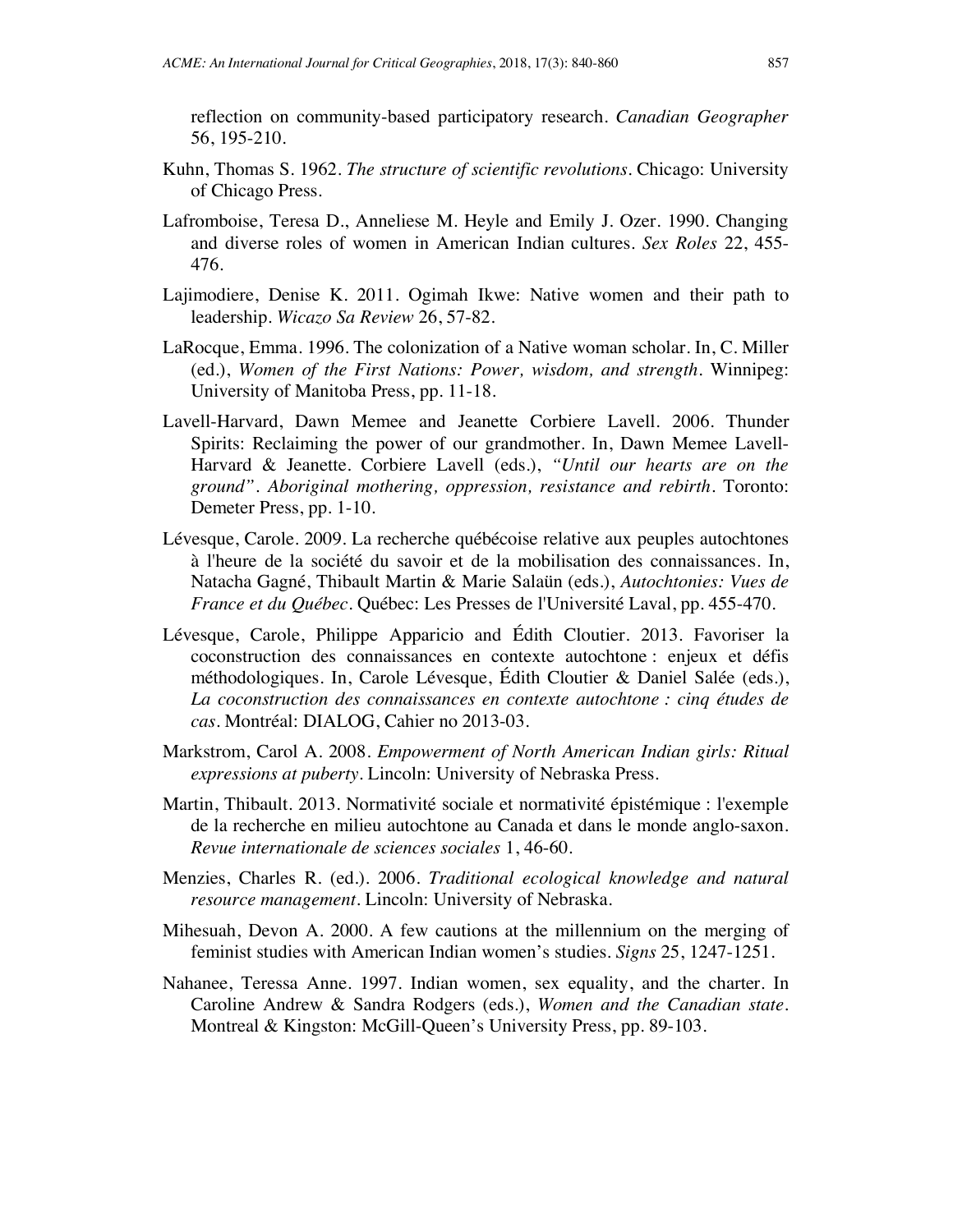- Native Women's Association of Canada and Feminist Alliance for International Action. 2012. *Native Women's Association of Canada and Canadian Feminist Alliance For International Action Respond to Oppal by Calling for a National Public Inquiry and a Framework for Action to End Violence*. Press release. Available online at http://www.newswire.ca/news-releases/native-womensassociation-of-canada-and-canadian-feminist-alliance-for-international-actionrespond-to-oppal-by-calling-for-a-national-public-inquiry-and-a-frameworkfor-action-to-end-violence-511393121.html
- O'Brien, Jean M. 2007. "Divorced" from the land: Resistance and survival of Indian women in eighteenth-century New England. In Rebecca Kugel & Lucy Eldersveld Murphy (eds.), *Native women's history in eastern North America before 1900: a guide to research and writing*. Lincoln, Nebraska: Board of Regents of the University of Nebraska, pp. 333-367.
- Ohmagari, Kayo and Fikret Berkes. 1997. Transmission of Indigenous knowledge and bush skills among the Western James Bay Cree women of Subarctic Canada. *Human Ecology* 25, 197-222.
- Potvin, Chantale. 2011. Dossier femmes autochtones: Rôles des femmes des Premières Nations - Empreintes d'hier à aujourd'hui. *Innuvelle* 14, 18.
- Quebec Native Women's Association. 2012. *Guidelines for research with Aboriginal women*. Kahnawake: Quebec Native Women Association.
- Rude, Darlene and Connie Deiter. 2004. *From the fur trade to the free trade: Forestry and First Nations women in Canada.* Ottawa: Status of Women Canada.
- Saint-Arnaud, Marie. 2009. *Contribution à la définition d'une foresterie autochtone: le cas des Anicinapek de Kitcisakik.* Unpublished PhD dissertation. Montreal: Université du Québec à Montréal.
- Sayers, Judith and Kelly A. MacDonald. 2001. A strong and meaningful role for First Nations women in governance. In, Judith Sayers, Kelly A. MacDonald, Jo-Anne. Fiske, Melonie Newell, Evelyn George & Wendy Cornet (eds.), *First Nations women, governance and the Indian Act: A collection of policy research reports.* Ottawa: Status of Women Canada, pp. 1-63.
- Scheim, Ayden I., Randy Jackson, Liz James, T. Sharp Dopler, Jake Pyne and Greta R. Bauer. 2013. Barriers to well-being for Aboriginal gender-diverse people: results from the Trans PULSE Project in Ontario, Canada. *Ethnicity and Inequalities in Health and Social Care* 6, 108-120.
- Schensul, Jean J., Marlene J. Berg and Ken M. Williamson. 2008. Challenging hegemonies: Advancing collaboration in community-based participatory action research. *Collaborative Anthropologies* 1, 102-137.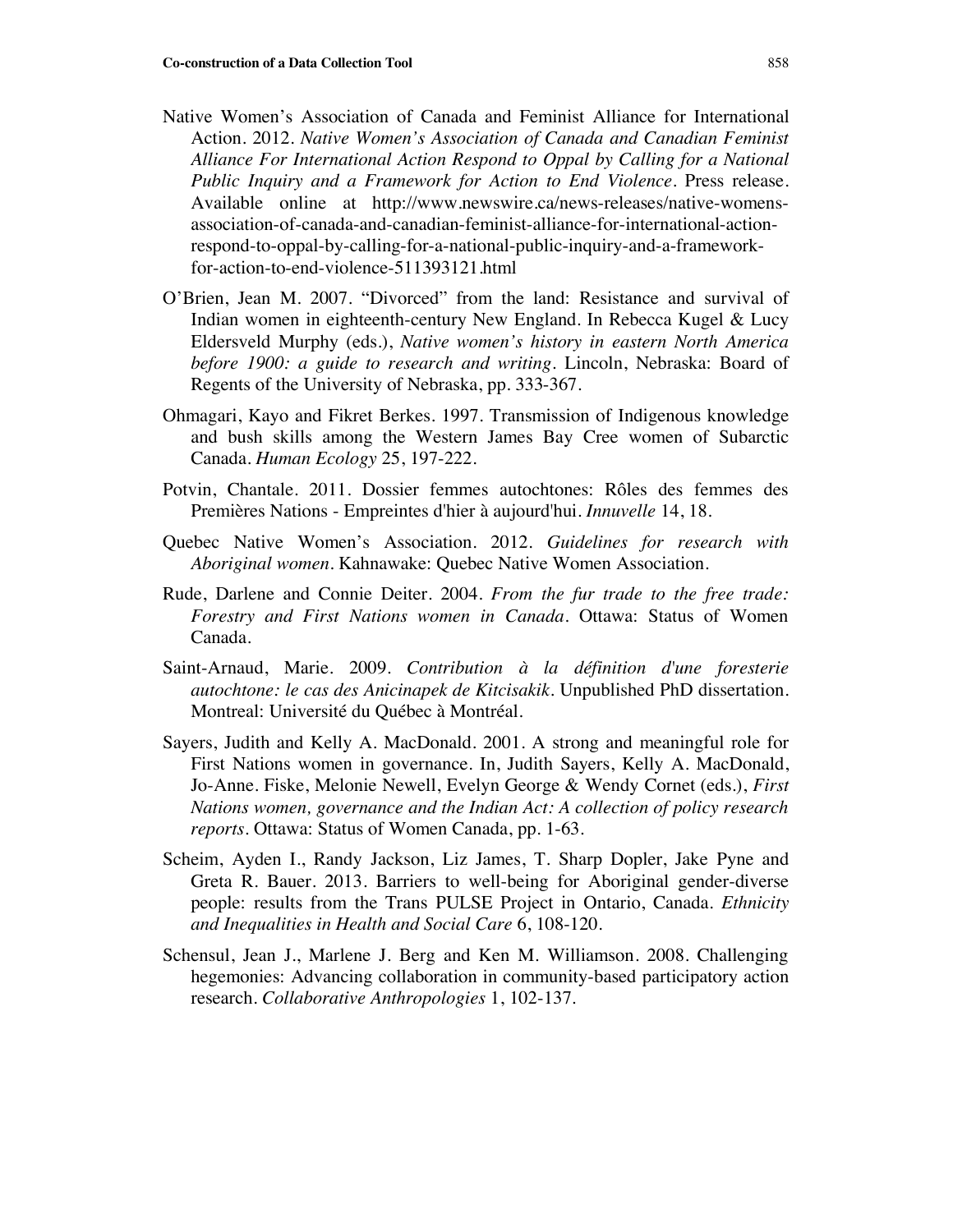- Schuttenberg, Heidi Z. and Heidi K. Guth. 2015. Seeking our shared wisdom: A framework for understanding knowledge coproduction and coproductive capacities. *Ecology & Society* 20, 15.
- Séguin, Claire. 1981. Essai sur la condition de la femme indienne au Canada. *Recherches amérindiennes au Québec 10*, 251-268.
- Silvey, Le Anne E. 1999. Firstborn American Indian daughters: Struggles to reclaim cultural and self-identity. In, Harriette Pipes McAdoo (ed.), *Family ethnicity: Strength in diversity*. Thousand Oaks: Sage, pp. 72-93.
- Smith, Linda Tuhiwai. 2012. *Decolonizing methodologies: Research and Indigenous peoples. Second edition.* London: Zed Books.
- Stevenson, Marc G. 2010. *Ethics and research with Aboriginal communities.* Edmonton: Sustainable Forest Management Network.
- Suzack, Cheryl, Shari M. Huhndorf, Jeanne Perreault, and Jean Barman. (eds.). 2010. *Indigenous women and feminism: Politics, activism, culture*. Vancouver: UBC Press.
- Tuck, Eve and K. Wayne Yang. 2012. Decolonization is not a metaphor. *Decolonization: Indigeneity, Education & Society* 1, 1-40.
- Turner, Nancy, Marianne Boelscher Ignace, and Ronald Ignace. 2000. Traditional ecological knowledge and wisdom of Aboriginal peoples in British Columbia. *Ecological Applications* 10, 1275-1287.
- United Nations. 2007. *Declaration on the rights of Indigenous peoples*. New York: United Nations.
- Van Woudenberg, Gerdine. 2004. Des femmes et de la territorialité: Début d'un dialogue sur la nature sexuée des droits des autochtones. *Recherches amérindiennes au Québec* 34, 75-86.
- Voyageur, Cora Jane. 2008. *Firekeepers of the twenty-first century: First Nations women chiefs*. Montreal & Kingston: McGill-Queen's University Press.
- Wilson, Alex. 1996. How we find ourselves: Identity development and two-spirit people. *Harvard Educational Review* 66, 303-317.
- Wilson, Alex. 2008. N'tacimowin inna nah': Our coming in stories. *Canadian Woman Studies* 26, 193-199.
- Wilson, Shawn. 2008. *Research is ceremony: Indigenous research methods*. Halifax & Winnipeg: Fernwood Publishing.
- Wotherspoon, Terry and John Hansen. 2013. The "Idle No More" movement: Paradoxes of First Nations inclusion in the Canadian context. *Social Inclusion*  1, 21-36.